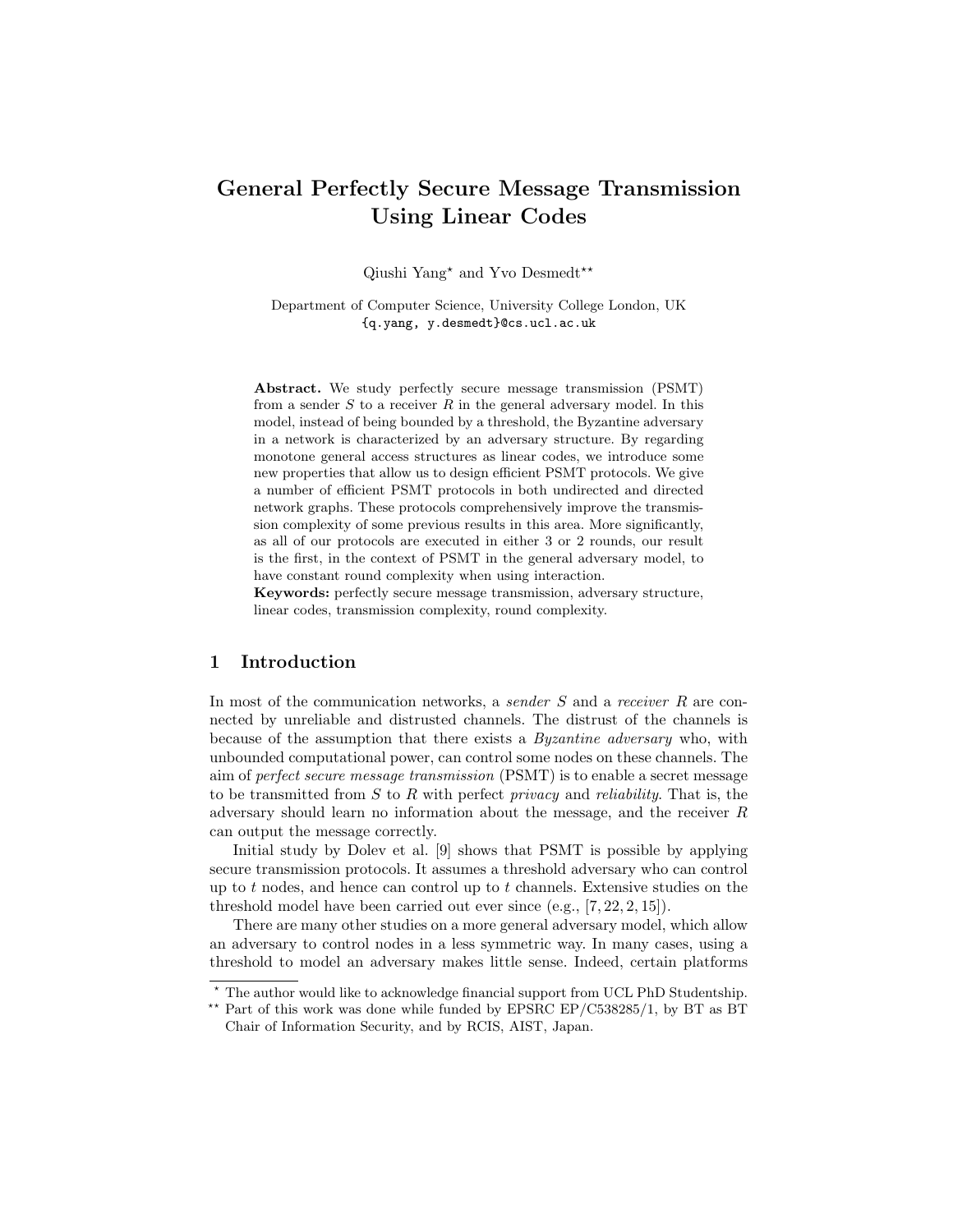|                    | Network graph | $_{\rm RC}$              | TC over 1  TC over $\ell$ |             |
|--------------------|---------------|--------------------------|---------------------------|-------------|
| Kumar et al. [14]  | undirected    | O(n)                     | $O(hn^2)$                 |             |
| Desmedt et al. [8] | directed-1    |                          | $O( \mathcal{A} n)$       |             |
| Yang-Desmedt [24]  | directed-2    | expo. in $ \mathcal{A} $ | expo. in $ \mathcal{A} $  |             |
| Our result         | undirected    | $3$ (Section 4.1)        | $O(hn^2)$                 | $O(h\ell)$  |
|                    |               | $\sqrt{2}$ (Section 4.2) | $O(hn^2)$                 | $O(hn\ell)$ |
|                    | directed-2    | $3$ (Section 5.1)        | $O(h^2n^2)$               | $O(hn\ell)$ |
|                    |               | $2$ (Section 5.2)        | O(h)                      | $O(h\ell)$  |

\* RC denotes round complexity and TC denotes transmission complexity.

"TC over 1" is the TC of the PSMT protocol that transmits a single message and "TC over  $\ell$ " is the TC of the protocol that transmits multiple  $(\ell)$ messages, where each message is a field element.

"directed-1" are the directed graphs without feedback, and "directed-2" are those with feedback.  $h$  is the length of a codeword and  $n$  is the number of critical paths (see Section 3).

Table 1. PSMT in the general adversary model.

are more vulnerable than the others. Also, more hierarchical structures cannot be described by a single adversary. The general adversary model assumes that the adversary is characterized by an adversary structure [11], which consists of a number of subsets of nodes, and the adversary is able to control one of these subsets, instead of any t nodes.

Notable studies on PSMT tolerating adversary structures have been done by Kumar et al. [14] on bi-direction channels, by Desmedt et al. [8] on one-way forward channels, and by both Patra et al. [19] and Yang and Desmedt [24] on mixed forward and feedback channels. However, due to the generality of the adversary structure, the protocols in the previous studies are, in many cases, inefficient in terms of the number of execution rounds<sup>1</sup> (*round complexity*) and the number of field elements transmitted (transmission complexity). Also some previous results are yet to be further characterized. We shall describe these issues in more detail in Section 3.

Our contributions. In this paper we show how linear secret sharing schemes (LSSS) and linear codes can be used to design efficient PSMT protocols in the general adversary model. Before we do that, we first show a basic construction of an LSSS and discuss its properties (see Section 2.1). Then we propose a new generalized linear code (see Section 2.2) for the purpose of error-correcting, and also for the purpose of defining *pseudo-basis* and *pseudo-dimension* (see Section 2.3). This follows the idea of Kurosawa and Suzuki [15]. Our study on LSSS and linear codes is shown in Section 2.

Next, in Section 3, we show a further characterization on the problem of PSMT in the general adversary model. We observe that the transmission complexity of most previous PSMT protocols is determined by the number of the critical paths. Thus we shall describe the properties of the critical paths that are effectively used (see Section 3.1). Also in this section, we show how our protocols

<sup>&</sup>lt;sup>1</sup> A round is a transmission from S to R or vice versa.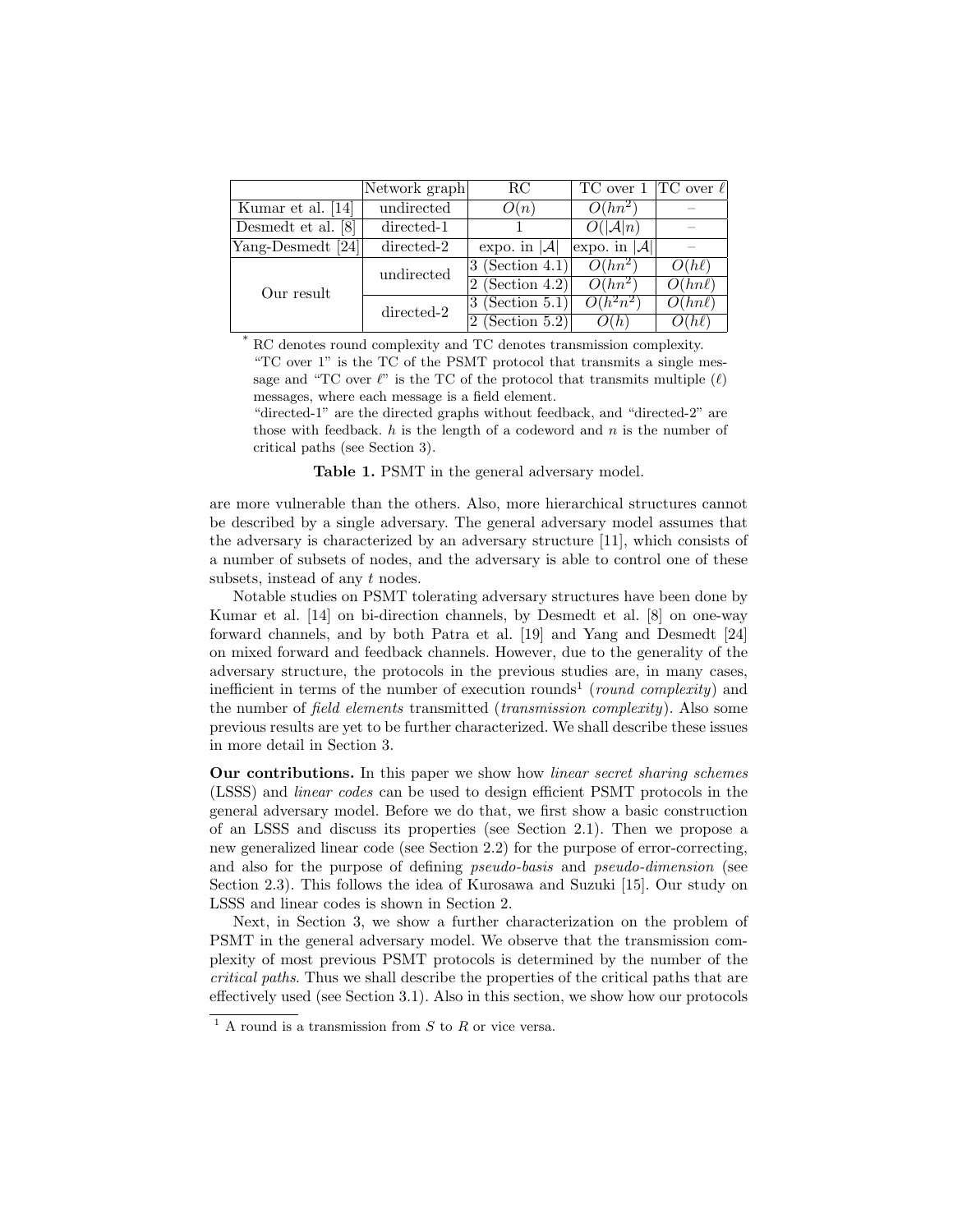improve the previous results in terms of round complexity (RC) and transmission complexity (TC) (see Table 1, which we discuss in detail in Section 3.2). Indeed, not only do we significantly improve the TC of some previous PSMT protocols, but we are also the first to give interactive protocols that have constant RC in the studies of the general adversary model. Furthermore, we are also the first to study PSMT over multiple messages in this context.

Section 4 and 5 give our constant round and communication efficient protocols in different network settings. These protocols show comprehensive improvements to the previous results in this area, as shown in Table 1.

# 2 LSSS and Linear Codes

Secret sharing schemes are key tools in the study of PSMT. Given a set of  $n$ participants  $P = \{1, \ldots, n\}$ , the extensively studied threshold schemes (e.g., Shamir's scheme [20]) allow any subset of  $t + 1$  participants to learn a secret s, but do not reveal any information of  $s$  to any subset of at most  $t$  participants. General non-threshold schemes, which realize secret sharing among general access structures, are also presented in literature (e.g., Ito et al. [12] and Benaloh and Leichter [3]). A monotone access structure  $\Gamma$  is a family of the subsets of  $P$ such that for any set  $A \subseteq P$ , if  $A \in \Gamma$  and  $A \subseteq A'$ , then  $A' \in \Gamma$ . Without loss of generality, we assume that  $\Gamma \neq \emptyset$ . An adversary structure can be defined as  $\mathcal{A} = 2^P \setminus \Gamma$ . Thus for any set  $A \subseteq P$ , if  $A \in \mathcal{A}$  and  $A \supseteq A'$ , then  $A' \in \mathcal{A}$ . It has been shown that LSSS's can be designed for any monotone access structures, so that any set of participants that is in  $\Gamma$  can learn a secret s but any set in  $\mathcal A$ cannot. Next we show the construction and the properties of such an LSSS.

## 2.1 Constructing an LSSS

First, it is well-known that monotone span programs are essentially equivalent to LSSS's  $[13]$  (see also  $[5]$ ).

**Definition 1** [13] A monotone span program is a triple  $(\mathbb{F}, M, \psi)$ , where  $\mathbb{F}$  is a finite field, M is an  $h \times d$  matrix  $(h \geq d)$ , and  $\psi : \{1, \ldots, h\} \to \{1, \ldots, n\}$  is a surjective function that assigns a number of rows in M to each participant in P.

For later use, we only allow each row of  $M$  to be assigned to a unique participant; i.e., if  $\psi(i) = j$ , then  $\psi(i) \neq j'$  for any  $j' \neq j$ . This is easy to achieve by making duplicates of the rows that are assigned to multiple participants. Thus h can indicate the total number of shares distributed.

As Shamir's scheme, our construction assumes that  $\mathbb F$  is sufficiently large. We also assume a message space  $\mathbb{M} \subset \mathbb{F}$ , from which the secret is drawn with respect to a certain probability distribution. Now with  $(\mathbb{F}, M, \psi)$ , one can share a secret using an LSSS.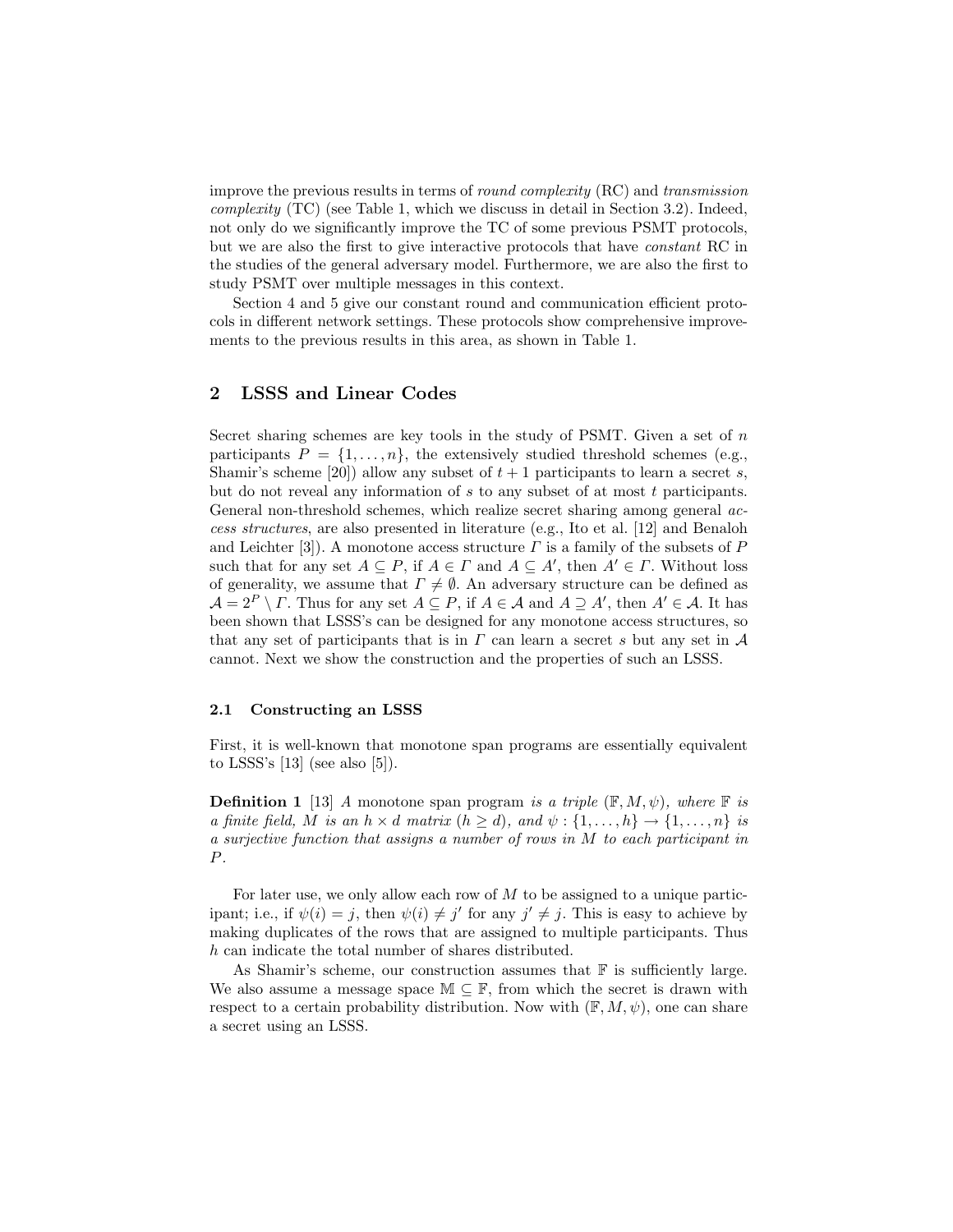**Definition 2** Given a monotone span program  $(\mathbb{F}, M, \psi)$ , a secret  $s \in \mathbb{M}$  and a random vector  $\mathbf{r} \in \mathbb{F}^{d-1}$ . We regard  $LS : (\mathbb{M}, \mathbb{F}^{d-1}) \to \mathbb{F}^h$  as a function such that  $(T$  denotes transpose)

$$
LS(s,\mathbf{r}) = M \times (s,\mathbf{r})^T = (s_1,\ldots,s_h)^T,
$$

where  $s_1, \ldots, s_h$  are the h shares generated by the LSSS, and they are assigned to the n participants by  $\psi$ . For any  $1 \leq t \leq h$  shares  $s_{i_1}, \ldots, s_{i_t}$   $(1 \leq i_1$  $\ldots \langle i_t \leq h \rangle$ , let  $\psi(i_1, \ldots, i_t)$  be the set of participants to whom these shares are assigned and  $s_0 \in \mathbb{M}$  be any possible secret, the LSSS must satisfy the following conditions:

**Secrecy:**  $Pr[s = s_0 | s_{i_1}, \ldots, s_{i_t}] = Pr[s = s_0] \text{ if } \psi(i_1, \ldots, i_t) \in A;$ **Reconstruction:**  $Pr[s = s_0 | s_{i_1}, \ldots, s_{i_t}] = 0 \text{ or } 1 \text{ if } \psi(i_1, \ldots, i_t) \in \Gamma.$ 

Apparently, if  $\psi(i_1,\ldots,i_t) \in \Gamma$ , then in the linear span of the  $i_1,\ldots,i_t$ -th rows of M, there must exist the *target vector*  $tar = (1, 0, \ldots, 0)$  [13]. This is to satisfy the reconstruction condition.

In the context of the information rate, the size of the secret shares has been studied in literature (e.g., [6, 23, 4]). However, to the best of our knowledge, there is no results regarding the tight upper bound on the total size of the shares, which is  $h$  in our LSSS. In fact, we do not know whether for any access structure, there exists an LSSS with size h polynomial in n. However we can have an exponential size LSSS, which we call the worst case LSSS, as follows. The worst case LSSS is defined by a monotone span program  $(\mathbb{F}, M_{h \times d}, \psi)$  such that  $d = |\mathcal{A}|$  and  $h = O(dn)$ . h is thus exponential in n because in general  $|\mathcal{A}| = O(2^n)$ . This construction somehow follows [10] (based on [21]).

#### The worst case LSSS

Given a set of  $n$  participants  $P$  and an adversary structure  $A$  on  $P$ . Let  $\Delta = \{P \setminus A | A \in \mathcal{A}\}\$ and  $d = |\Delta| = |\mathcal{A}|$ . Construct a  $d \times d$  matrix  $M^V$ , which is an identity matrix except all entries in the first row are changed to 1.

Let  $\Delta = \{D_1, ..., D_d\}$ , then for each  $1 \leq i \leq d$ , construct a  $|D_i| \times d$  matrix  $M_i$  such that each row of  $M_i$  is a duplication of the *i*-th row of  $M^V$ . Let  $h = \sum_{i=1}^{d} |D_i|$ , construct an  $h \times d$  matrix M that is filled by  $M_1, \ldots, M_d$ from top to bottom.

The function  $\psi$  assigns the rows in M to each participant in such a manner that if a participant is in  $D_i \in \Delta$  ( $1 \leq i \leq d$ ), then  $\psi$  assigns a row of  $M_i$  to this participant. End.

See the proof of the secrecy and reconstruction properties of the worst case LSSS in the full version of this paper [1].

#### 2.2 Linear Codes

Given an LSSS defined by  $(\mathbb{F}, M_{h \times d}, \psi)$ . We denote k as the rank of M, thus  $k \leq d$ . In the rest of the paper, we let the first k rows of M be linearly independent. Thus  $\psi(1,\ldots,k) \in \Gamma$ . Indeed, because otherwise  $\psi(1,\ldots,k) \in \mathcal{A}$  and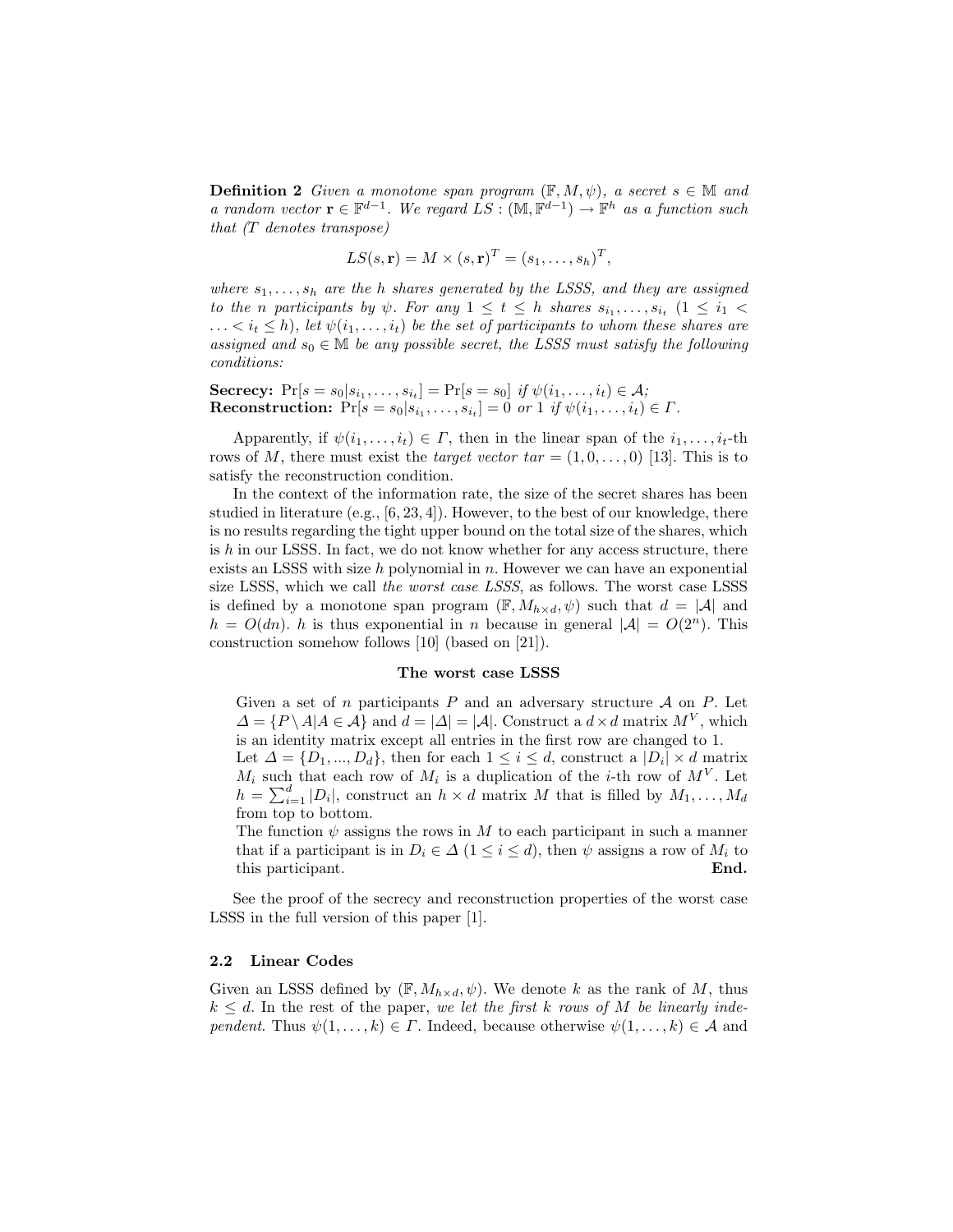the participants in  $\psi(1,\ldots,k)$  can then recover all the other shares using linear combinations. This contradicts the secrecy condition of Definition 2.

**Definition 3** A linear code C is defined by a  $k \times h$  generating matrix G in standard form  $G = (I_k | A)$  [16], where  $I_k$  denotes the  $k \times k$  identity matrix and A is a  $k \times (h - k)$  matrix.

The codewords of code C are determined by an encode function  $EC : \mathbb{F}^k \to$  $\mathbb{F}^h$  such that given a k-vector  $\mathbf{r} \in \mathbb{F}^k$ ,

$$
EC(\mathbf{r}) = \mathbf{r} \times G = \mathbf{c},
$$

where **c** is an h-vector, as a codeword of C, and denoted  $c \in C$ .

Evidently code C has  $|\mathbb{F}|^k$  codewords.

We link an LSSS with a linear code as follows. In the rest of this section, we let  $M_k$  be a  $k \times d$  matrix that consists of the first k rows of M, so the rank of  $M_k$ is k. We construct G in such a manner that the *i*-th column of G, which we call  $col_i$ , has the following property:  $(col_i)^T \times M_k = row_i$ , where  $row_i$  is the *i*-th row of M. This is possible because the rank of M is k, thus  $row_i$  is in the linear span of the first k rows of M  $(M_k)$ . Therefore, the set  $\{LS(s,\mathbf{r})|s \in \mathbb{M}, \mathbf{r} = \mathbb{F}^{d-1}\}\)$  is a subset of a linear code, because for any  $s \in \mathbb{M}, \mathbf{r} \in \mathbb{F}^{d-1}$ , we have

$$
LS(s,\mathbf{r})=(s_1,\ldots,s_h)=EC(s_1,\ldots,s_k)\in C.
$$

**Definition 4** Let **k** be a k-vector such that  $\mathbf{k} \times M_k = \text{tar}$ , where  $tar = (1, 0, \ldots, 0) \in \mathbb{F}^d$  is the target vector<sup>2</sup>. Let  $\mathbf{r} \in \mathbb{F}^k$ . We define a decode function  $DC : \mathbb{F}^k \to \mathbb{F}$  such that  $DC(\mathbf{r}) = \mathbf{r} \times \mathbf{k}^T$ . We denote the output of the function,  $r = DC(\mathbf{r})$ , as the information of the codeword  $\mathbf{c} = EC(\mathbf{r})$ .

**Theorem 1** Given any codeword  $\mathbf{c} = (c_1, \ldots, c_h) = EC(\mathbf{r}) \in C$ . One can decode the information of **c** with t entries  $c_{i_1}, \ldots, c_{i_t}$   $(1 \leq i_1 < \ldots < i_t \leq h)$  of **c** if and only if  $\psi(i_1,\ldots,i_t)\in\Gamma$ .

*Proof.* Let **k** be a k vector such that the information of **c** is  $r = DC(\mathbf{r}) = \mathbf{r} \times \mathbf{k}^T$ . Remark that C is defined by G, which is derived from M of the LSSS. Let  $\Lambda$  be a  $k \times t$  matrix such that for each  $1 \leq j \leq t$ , the j-th column of  $\Lambda$  is the  $i_j$ -th column of  $G$ , then we have

$$
\begin{bmatrix} row_{i_1} \\ \vdots \\ row_{i_t} \end{bmatrix} = \Lambda^T \times M_k,
$$
 (1)

where for each  $1 \leq j \leq t$ ,  $row_{i_j}$  is the  $i_j$ -th row of M.

First we show that if  $\psi(i_1,\ldots,i_t) \in \mathcal{A}$ , then one cannot decode r with  $c_{i_1}, \ldots, c_{i_t}$ . Assume the opposite, i.e., r can be decoded with  $c_{i_1}, \ldots, c_{i_t}$ . Since  $r = \mathbf{r} \times \mathbf{k}^T$ , the possibility that r can be decoded by  $(c_{i_1}, \ldots, c_{i_t})$  means that

<sup>&</sup>lt;sup>2</sup> Because  $\psi(1,\ldots,k) \in \Gamma$  as we showed before, **k** must exist.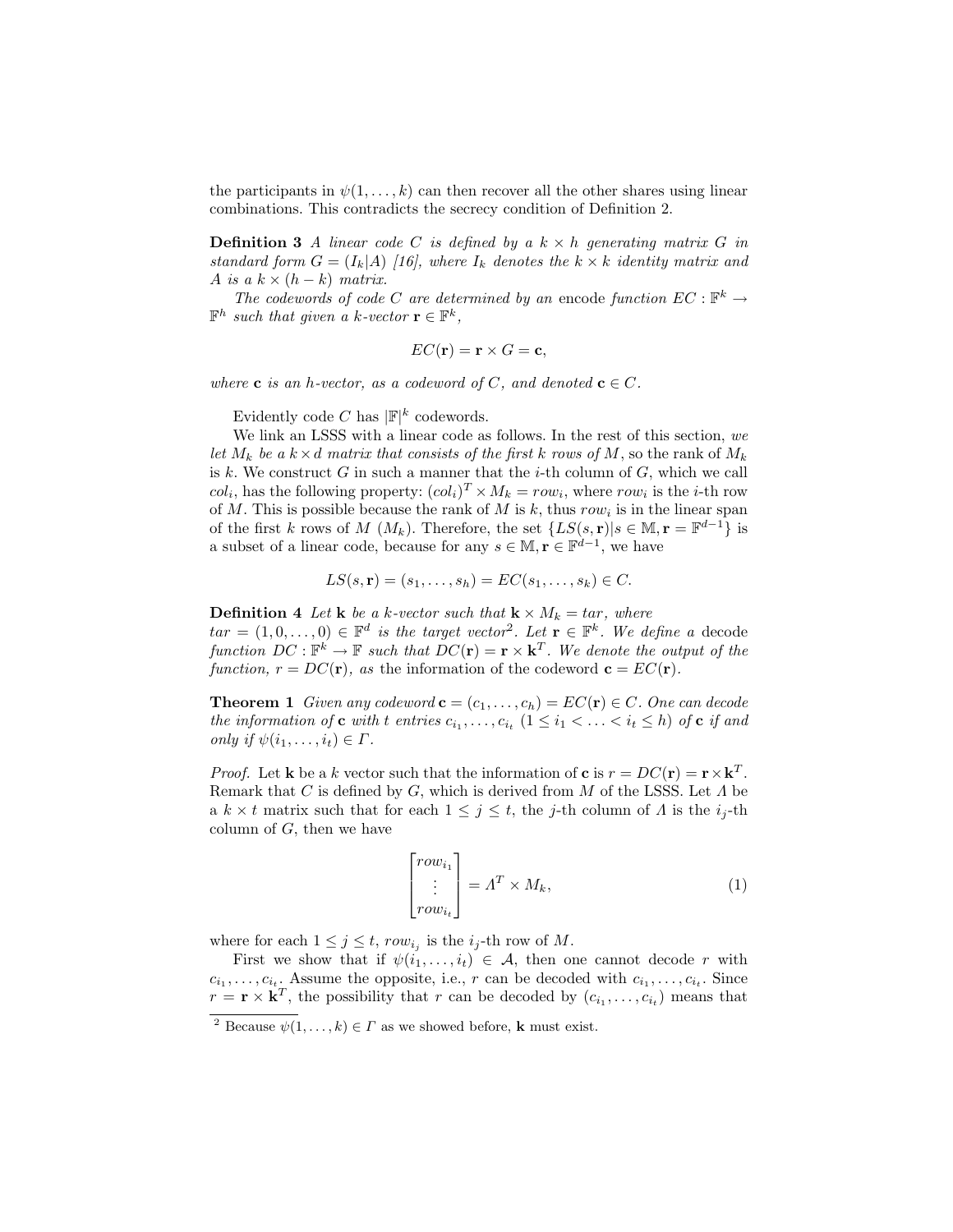the column vector  $\mathbf{k}^T$  is in the linear span of the columns of  $\Lambda$ . That is, there exists a  $\mathbf{t}^T$  such that  $\mathbf{k}^T = \Lambda \times \mathbf{t}^T$  so that

$$
r = \mathbf{r} \times \mathbf{k}^T = \mathbf{r} \times \Lambda \times \mathbf{t}^T = (c_{i_1}, \dots, c_{i_t}) \times \mathbf{t}^T.
$$

Since  $\mathbf{k}^T = \Lambda \times \mathbf{t}^T \Rightarrow \mathbf{k} = \mathbf{t} \times \Lambda^T$ , by multiplying  $\mathbf{t}$  by both sides of Eq. 1, we have

$$
\mathbf{t} \times \begin{bmatrix} row_{i_1} \\ \vdots \\ row_{i_t} \end{bmatrix} = \mathbf{t} \times \Lambda^T \times M_k = \mathbf{k} \times M_k = tar.
$$

This means that the target vector tar is in the linear span of the rows assigned to the participants  $\psi(i_1,\ldots,i_t) \in \mathcal{A}$ , which is not allowed in our LSSS due to the secrecy condition.

Next if  $\psi(i_1,\ldots,i_t) \in \Gamma$ , then by the reverse of the above proof and the reconstruction condition of the LSSS, we can easily prove that one can decode r with  $c_{i_1}, \ldots, c_{i_t}$ . The contract of the contract of the contract of the contract of the contract of the contract of the contract of the contract of the contract of the contract of the contract of the contract of the contract of the contract

Given that  $\mathbf{c} = (c_1, \ldots, c_h)$  is a codeword at the encoding end, and  $\mathbf{x} =$  $(x_1, \ldots, x_h)$  is the input at the decoding end, because of the channel noise, it is possible that  $\mathbf{x} \neq \mathbf{c}$ . We let  $\mathbf{e} = (e_1, \ldots, e_h)$  be an *error vector* such that  $\mathbf{e} = \mathbf{x} - \mathbf{c}$ . Normally we have the following assumption: let  $E = \{i | e_i \neq 0\}$  be an error locator, we always have  $\psi(E) \in \mathcal{A}$ . That is, the errors in a codeword are caused by a set in the adversary structure. With this assumption, it is well-known that

- the decoder can detect that **x** is not a codeword if and only if  $P \notin 2\mathcal{A}$  (i.e.,  $P \notin \{A_1 \cup A_2 | A_1, A_2 \in \mathcal{A}\}\)$ , where P is the set of all participants, and
- the decoder can decode the information of **c** from **x** if and only if  $P \notin 3\mathcal{A}$ (i.e.,  $P \notin \{A_1 \cup A_2 \cup A_3 | A_1, A_2, A_3 \in \mathcal{A}\}.$

See a proof of this result in the full version of this paper [1].

#### 2.3 Pseudo-basis and Pseudo-dimension

In Eurocrypt '08, Kurosawa and Suzuki initiated the idea of pseudo-basis and pseudo-dimension in the threshold model with multiple codewords [15]. A generalization of the pseudo-basis and pseudo-dimension is possible if  $P \notin 2\mathcal{A}$  (corresponding to  $n \geq 2t + 1$  in the threshold model), thus we assume that  $P \notin 2\mathcal{A}$  in *this section*. Next, we let  $\psi^{-1} : \{1, \ldots, n\} \to \{1, \ldots, h\}$  be the inverse function of  $\psi$ . That is, let  $A \subseteq P$ , then  $\psi^{-1}(A)$  returns all the locations in a codeword that are assigned to the participants in A by  $\psi$ .

**Definition 5** Let  $A \subseteq P$ , we define |A| as the size of A and  $|\psi^{-1}(A)|$  as the weight of A. We denote

 $sz^{\mathcal{A}} = \max\{\text{size of } A | A \in \mathcal{A}\}\$ and  $wt^{\mathcal{A}} = \max\{\text{weight of } A | A \in \mathcal{A}\}.$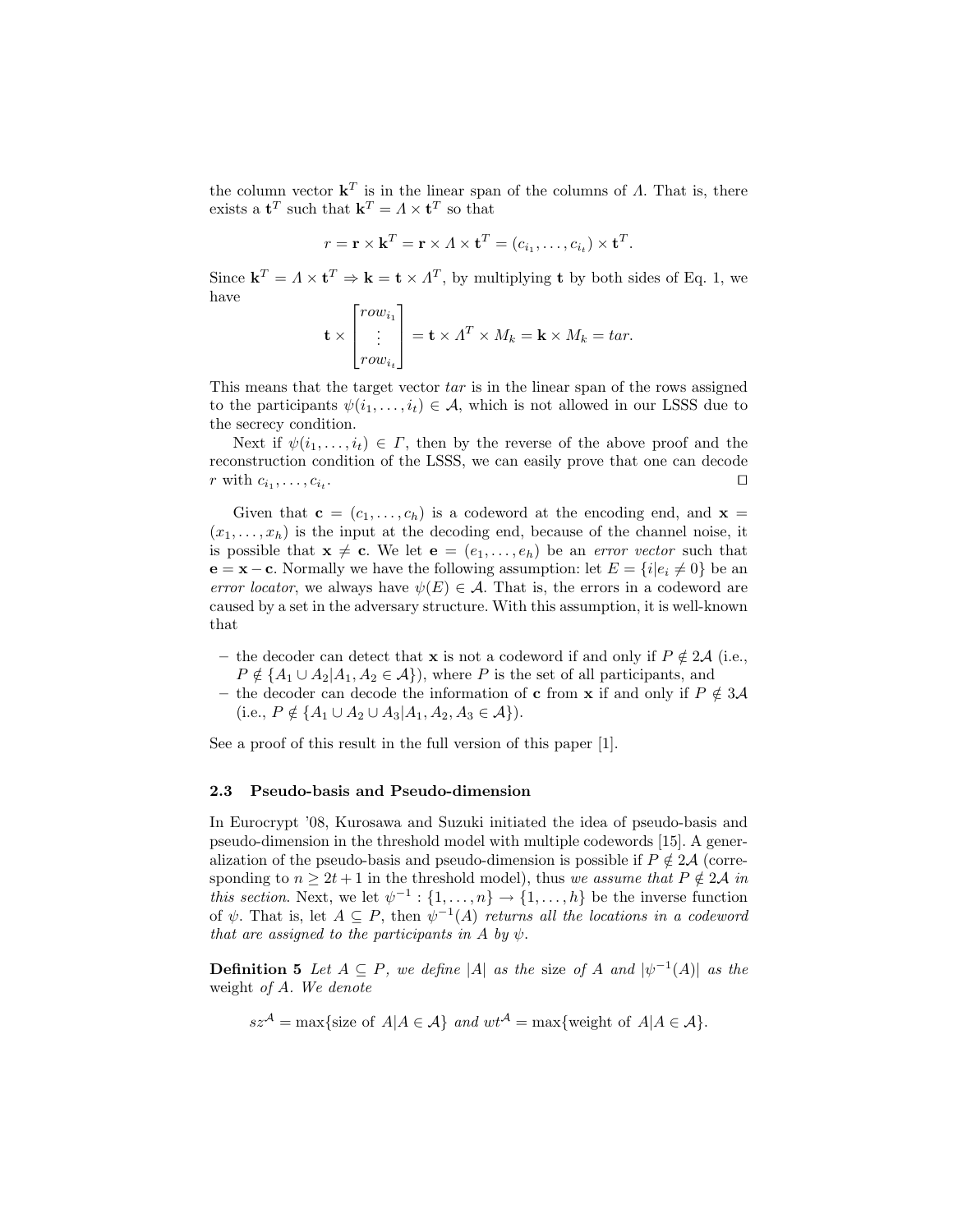Evidently  $sz^{\mathcal{A}} = O(n)$  and  $wt^{\mathcal{A}} = O(h)$ . The idea of the generalization is as follows. The encoder sends m codewords  $c_1, \ldots, c_m$ , and the decoder receives m h-vectors  $\mathbf{x}_1, \ldots, \mathbf{x}_m$  such that for each  $1 \leq i \leq m$ ,  $\mathbf{x}_i = \mathbf{c}_i + \mathbf{e}_i$  where  $\mathbf{e}_i = (e_{i1}, \dots, e_{ih})$  is an error vector. For each  $\mathbf{e}_i$ , let  $E_i = \{j | e_{ij} \neq 0\}$  be an error locator, then  $E_i$  has the following two properties: (1)  $|E_i| \leq wt^{\mathcal{A}}$  and (2)  $\psi(E_i) \in \mathcal{A}$  and hence  $|\psi(E_i)| \leq s z^{\mathcal{A}}$ . We assume that  $\bigcup_{i=1}^m E_i \in \mathcal{A}$ , i.e., the errors in all the codewords are caused by the same set in A. Now we give our pseudo-basis construction scheme as follows.

#### Pseudo-basis construction scheme

- Set  $B := \emptyset$ . For each  $1 \leq i \leq m$ , distinguish the following two cases:
- 1.  $B = \emptyset$ : if  $x_i \in C$ , then do nothing, otherwise, then add  $\mathbf{x}_i$  in B.
- 2. Otherwise: let  $B = {\mathbf{x}_{g_1}, \dots, \mathbf{x}_{g_b}}$  where  $1 \le g_1 < \dots < g_b < i$ , if there exist  $(a_1, \ldots, a_b) \in \mathbb{F}^b$  such that  $\mathbf{x}_i + a_1 \mathbf{x}_{g_1} + \ldots + a_b \mathbf{x}_{g_b} \in C$ , then do nothing, otherwise, add  $\mathbf{x}_i$  in B.

Let B be the pseudo-basis. Thus  $|B|$  is the pseudo-dimension. End.

It is trivial that the pseudo-dimension of our scheme is at most  $wt^A = O(h)$ . because there are at most  $wt^{\mathcal{A}}$  non-zero entries in each error vector. Thus the pseudo-basis has  $O(h^2)$  field elements.

**Lemma 1** For any codeword  $\mathbf{c} = (c_1, \ldots, c_h) \in C$ , let  $D = \{i | c_i \neq 0\}$ . If  $P \notin 2\mathcal{A}$ and  $\psi(D) \in \mathcal{A}$ , then the information of **c** is 0.

*Proof.* Let  $O = \{i | c_i = 0\}$ . From  $P \notin 2\mathcal{A}$  and  $\psi(D) \in \mathcal{A}$ , we can have  $\psi(O) \in \Gamma$ . According to Theorem 1, the information of  $\mathbf c$  can be decoded with all the entries c<sub>i</sub> such that  $i \in O$ . Since all these entries are 0's, the information of **c** is 0.  $\Box$ 

Given a codeword  $\mathbf{c} \in C$  and a vector **x**, and let  $\mathbf{e} = \mathbf{x} - \mathbf{c}$  be an error vector such that  $\psi(E) \in \mathcal{A}$ . If  $e \in C$ , then  $x \in C$ . Due to Lemma 1, the information of **e** is 0, so the information of  $x$  equals to the information of  $c$ . That is, the error vector e does not actually cause errors, and we call this kind of error vector *invalid*. Evidently, the vector  $\mathbf{0} \in \mathbb{F}^h$  is an invalid error vector.

Let  $B = {\mathbf{x}_{g_1}, \dots, \mathbf{x}_{g_b}}$  be a pseudo-basis, where  $1 \le g_1 < \dots < g_b \le m$ , and  $E_{g_1}, \ldots, E_{g_b}$  be the respective error locators. we denote  $F = \bigcup_{i=1}^b E_{g_i}$  as the final error locator of B.

Theorem 2 If the final error locator of a pseudo-basis is known, then the decoder can decode the information of all the codewords.

*Proof.* Given the final error locator F of a pseudo-basis  $B = {\mathbf{x}_{g_1}, \dots, \mathbf{x}_{g_b}}$ , a decoding scheme is as simple as the following:

#### Decoding scheme from the pseudo-basis

For each  $1 \leq i \leq m$ , decode the information  $r_i$  of  $c_i$  from  $x_i$  such that if  $j \in F$ , then the j-th entry of  $\mathbf{x}_i$  is not used for decoding. End.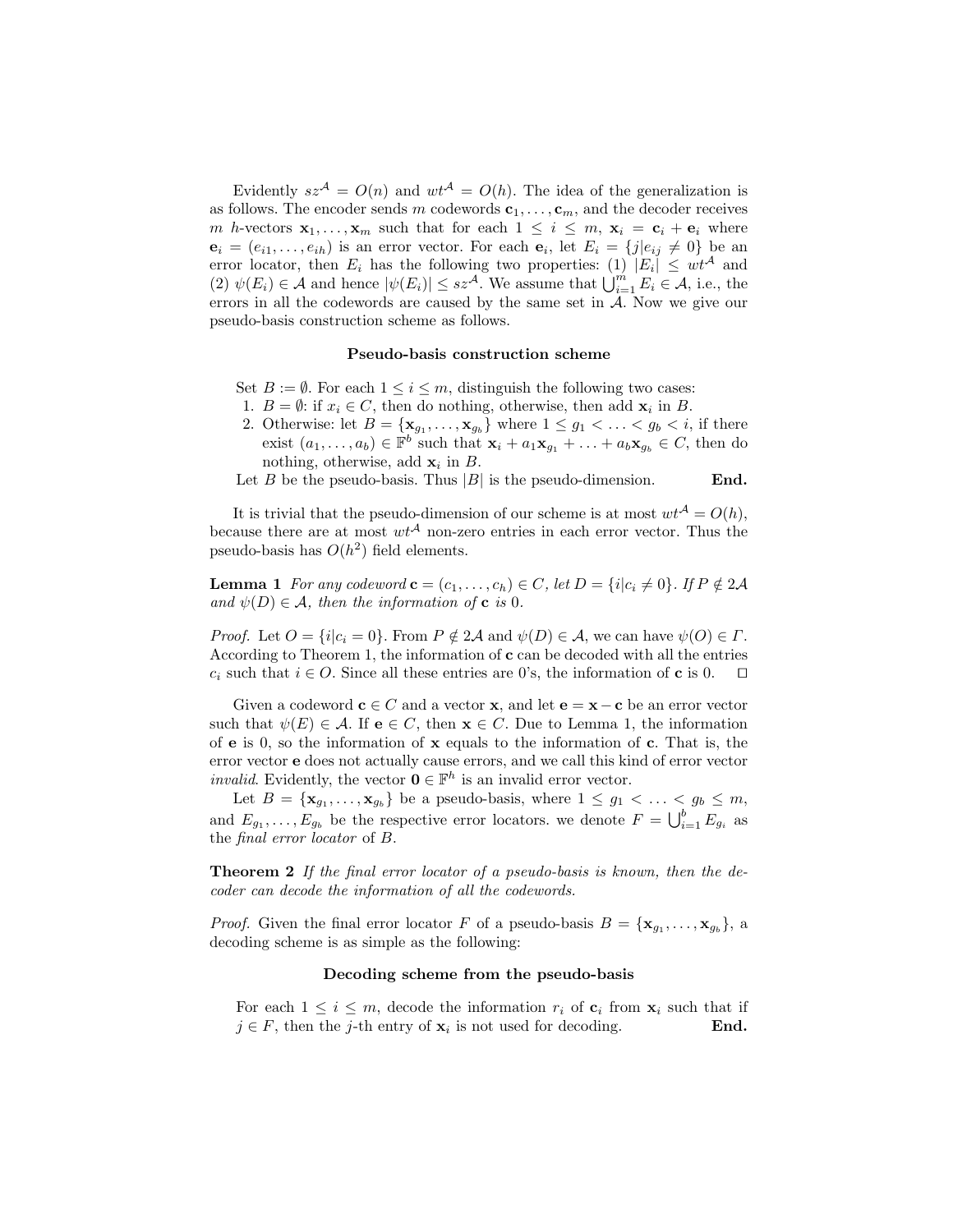It is straightforward that if  $i \in \{g_1, \ldots, g_b\}$ , then the decoded information  $r_i$  is correct. Indeed,  $P \notin 2\mathcal{A}$  and  $\psi(F) \in \mathcal{A}$  imply that  $\psi(\{1,\ldots,h\} \setminus F) \in \Gamma$ . Thus according to Theorem 1, the entries not indicated by  $F$  can be used to decode  $r_i$ . Since F contains all the error locations of  $\mathbf{x}_i$ , all the entries that are used to decode  $r_i$  are correct.

Next, if  $i \in \{1, \ldots, m\} \setminus \{g_1, \ldots, g_b\}$ , then because of the existence of nonzero invalid error vectors, it is possible that  $E_i \supsetneq F$ . That is, errors may exist in the entries used to decode  $r_i$ . Since  $\mathbf{x}_i \notin B$ , there exist  $(a_1, \ldots, a_b) \in \mathbb{F}^b$ such that  $\mathbf{x}_i + a_1 \mathbf{x}_{g_1} + \ldots + a_b \mathbf{x}_{g_b} \in C$ . Thus  $\mathbf{e}_i + a_1 \mathbf{e}_{g_1} + \ldots + a_b \mathbf{e}_{g_b} \in C$ . Let  $\mathbf{e}'_i = \mathbf{e}_i + a_1 \mathbf{e}_{g_1} + \ldots + a_b \mathbf{e}_{g_b}$ , we have that  $\mathbf{e}'_i$  is an invalid error vector. Thus one can decode the information  $r_i$  of  $\mathbf{c}_i$  correctly from the vector  $\mathbf{x}'_i = \mathbf{c}_i + \mathbf{e}'_i$ . Since  $\mathbf{x}_i = \mathbf{c}_i + \mathbf{e}_i$ , it is clear that excluding the entries indicated by F, the remaining entries of  $\mathbf{x}_i$  are the same as those of  $\mathbf{x}'_i$ . That is, even though errors may exist in the remaining entries, one can decode the information  $r_i$  of  $c_i$  correctly from these entries.  $\Box$ 

# 3 PSMT Preliminaries

We abstract away the concrete network structure and model a network by a graph  $G(V, E)$ , whose nodes are the parties in the network and edges are point-topoint secure communication channels. We consider two kinds of network graphs in this paper:

- 1. Undirected graphs in which all the edges are undirected, and allow two-way communication;
- 2. Directed graphs in which all the edges are one-way directed or bi-directed, and allow mixed communication.

Given an adversary structure  $A$  on the nodes of a graph, we say the sender S and the receiver R are  $d\mathcal{A}$ -separated if there exist  $d$  sets  $A_1, \ldots, A_d \in \mathcal{A}$  such that all paths between S and R pass through some nodes in  $\bigcup_{i=1}^{d} A_i$ ; otherwise we say they are  $d\mathcal{A}\text{-connected}$ .

In the context of PSMT, perfect security requires the achievement of perfect privacy (i.e., zero probability that the adversary learns the message from the information he gets) and *perfect reliability* (i.e., zero probability that  $R$  fails to recover the message correctly). The necessary and sufficient conditions (N&S) for PSMT on different network graphs have been given in previous results:

**N&S-undirected:** in undirected graphs, S and R are 2A-connected [14];

- N&S-directed-1: in directed graphs without feedback paths, S and R are 3Aconnected [8];
- **N&S-directed-2:** in directed graphs with feedback paths, S and R are  $2\mathcal{A}$ connected with the forward paths from  $S$  to  $R$ , and if  $S$  and  $R$  are 3.4separated, then for any three sets  $A_1, A_2, A_3 \in \mathcal{A}$  such that  $A_1 \cup A_2 \cup A_3$ separates  $S$  and  $R$ , at most one of these three sets separates  $S$  and  $R$  on the feedback paths from  $R$  to  $S$  [19, 24].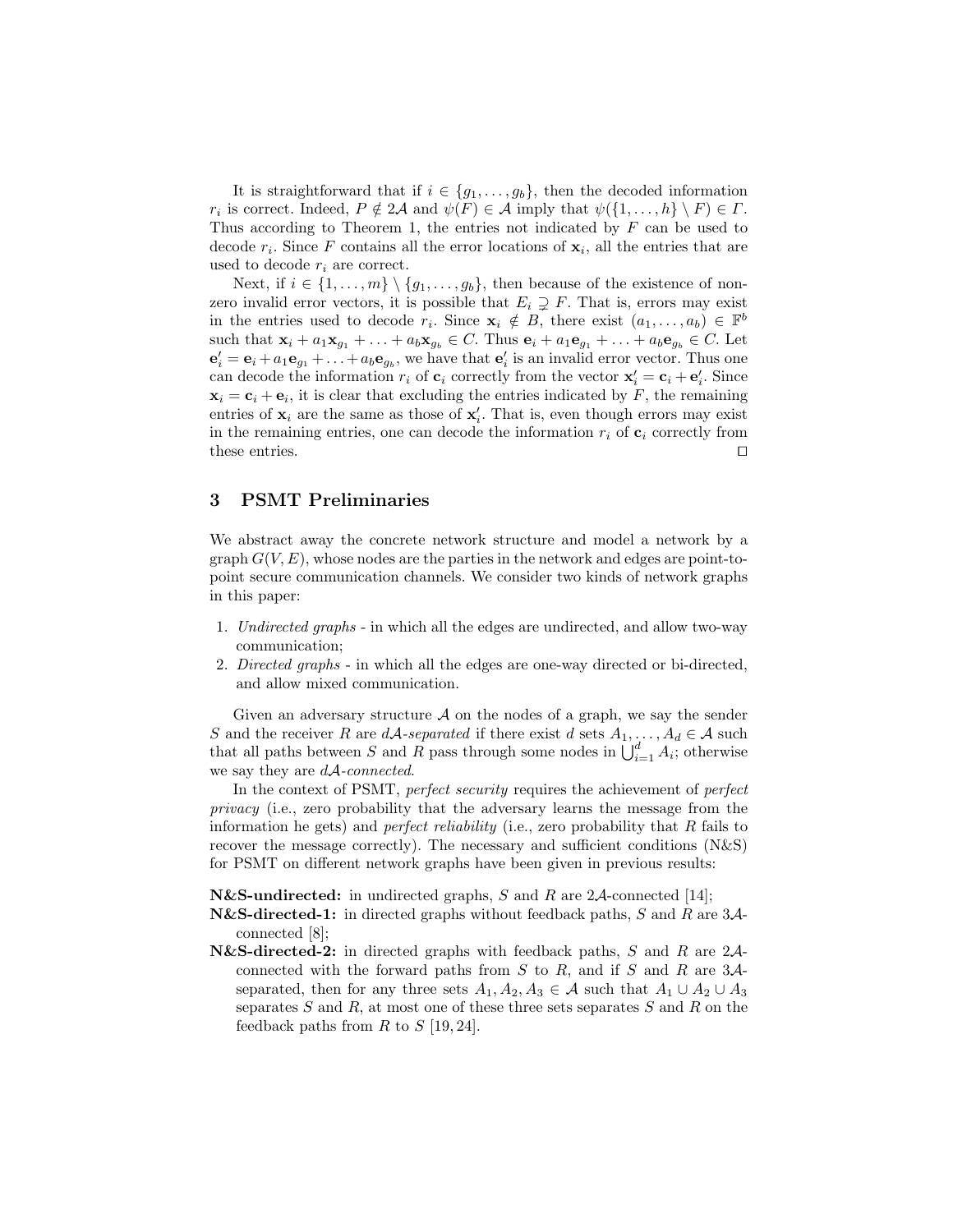

Fig. 1. 2.4-connectivity in different graphs.

It can be seen that the paths between  $S$  and  $R$  play an important role in the study of PSMT. Next we show how a characterization of the critical paths determines the PSTM protocols and their transmission complexity (TC).

#### 3.1 Critical Paths

Unlike those in the threshold model, the N&S conditions for PSMT in the general adversary model do not require node-disjoint paths. This rises the question of how to transmit messages in a general network graph. The straightforward solution (though somehow less efficient) is to characterize the graph into all possible paths between  $S$  and  $R$ . To this end, the idea of *critical paths* was introduced by Kumar et al. [14] in their initial study. We extend their study, by firstly giving a formal definition as follows.

**Definition 6** Given a graph  $G(V, E)$ , in which S and R are dA-connected. A set of paths W is called critical, if S and R are dA-connected with all paths in W, but are dA-separated with all paths in any  $W' \subseteq W$ . Let W be the set of all critical sets of paths, we define a minimal critical set  $W^*$  such that  $W^* \in \mathcal{W}$ and  $|W^*| = \min\{|W| : W \in \mathcal{W}\}.$ 

Without loss of generality, we assume that there does not exist a trusted path between S and R; i.e.,  $|W^*| > 1$ .

Observation 1 With any graph in which S and R are dA-connected,  $|W^*|$  can be as small as  $d+1$  or as large as exponential in the size of the graph.

We give two examples in Fig. 1. In the examples we assume that  $S$  and  $R$  are 2.4-connected. First suppose a graph  $G_1$  is as shown in Fig. 1(a), in which there are only 3 paths between  $S$  and  $R$ . The adversary structure  $A$  has the following property: all nodes in any set  $A \in \mathcal{A}$  are on the same path. Thus it is clear that in  $G_1$ , S and R are 2A-connected, and all the 3 paths are in  $W^*$ .

Next suppose a graph  $G_2$  is as shown in Fig. 1(b). We assume that except S and R, there are  $3\tau$  nodes in  $G_2$ . We can view S and R as they are connected by  $\tau$  levels  $L_1, \ldots, L_{\tau}$ , where each level  $L_i$   $(1 \leq i \leq \tau)$  is a set of 3 nodes, and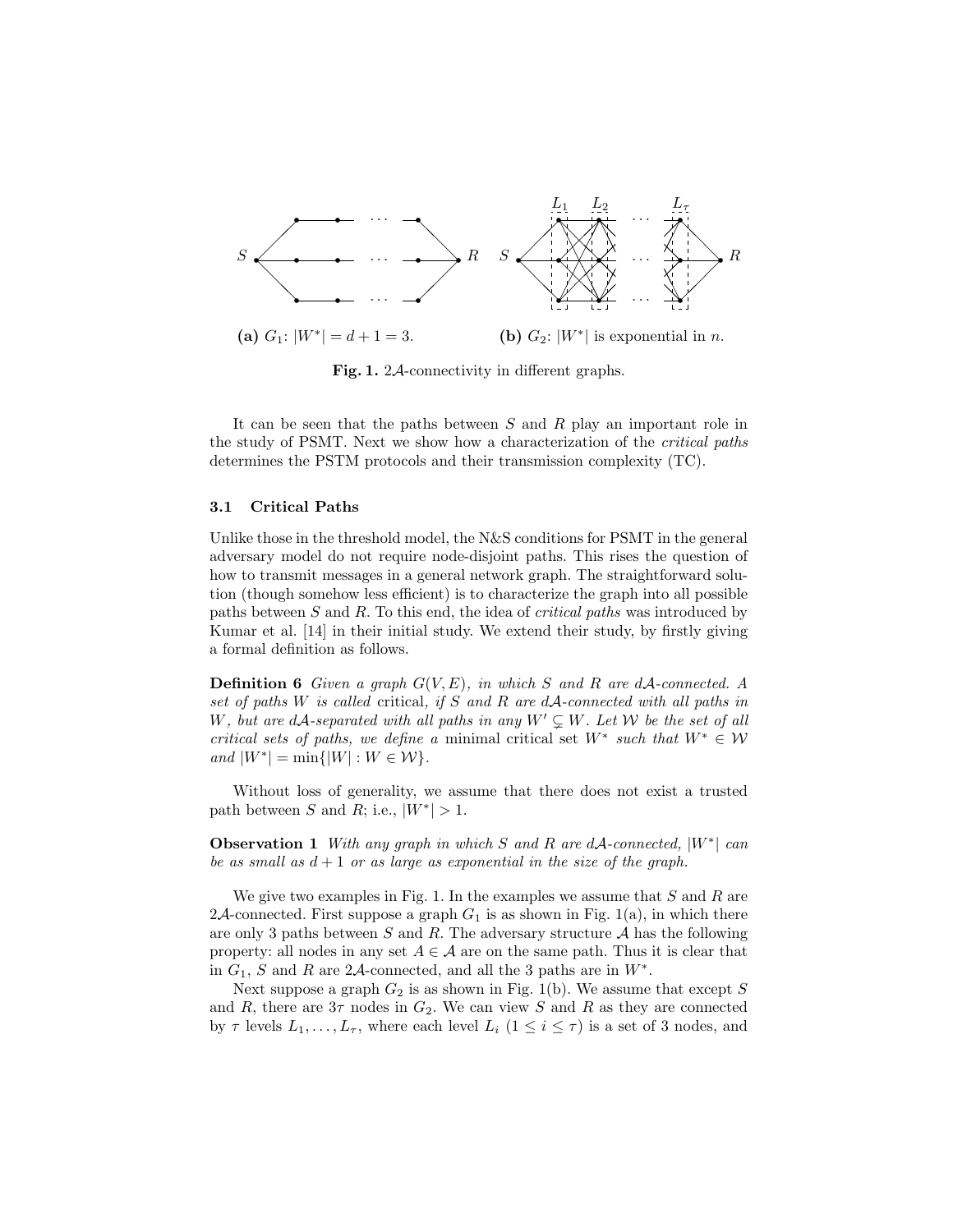there is an edge between each node in  $L_i$  and each node in  $L_{i+1}$ . The adversary structure A has the following property: for each set  $A \in 2^P$ , if there exist two nodes  $v_1, v_2 \in A$  such that  $v_1, v_2 \in L_i$   $(1 \leq i \leq \tau)$ , then  $A \notin A$ ; otherwise  $A \in A$ . In other words, the adversary  $E$  can control at most 1 node of each level.

Obviously S and R are  $2\mathcal{A}$ -connected in  $G_2$ , but if we remove any edge from the graph, then they are 2A-separated. Also straightforwardly  $|W^*| = 3^{\tau}$ , because the critical paths are all the paths with exactly one node of each level on them. Thus we have that  $|W^*|$  is exponential in the size of the network, which is  $9\tau - 3$ .

Of course our examples can easily be adapted to other connectivity, e.g., 3A-connectivity.

Therefore, if a PSMT protocol is executed via the paths in the graphs, then it is impossible to determine its TC in the size of the network, because the number of paths varies remarkably in different graphs with the same connectivity (e.g.,  $G_1$  and  $G_2$ ). Thus we determine TC in the number of critical paths. For this purpose, a re-characterization of the adversary structure is needed.

In general, the participants in an adversary structure are considered to be the nodes in the network graph. We denote this adversary structure as  $\mathcal{A}^V$ . Given a critical set of paths W, we define a new adversary structure  $\mathcal{A}^W$  such that  $|\mathcal{A}^W| = |\mathcal{A}^V|$ , and for each set  $A^V \in \mathcal{A}^V$ , there is a corresponding set  $A^W \in \mathcal{A}^W$ such that  $A^W$  consists of all the paths in W that pass through nodes in  $A^V$ .

It is clear that if S and R are  $dA^V$ -connected, then they are  $dA^W$ -connected with W. In the rest of the paper, we use  $\mathcal{A}^W$  as the considered adversary structure. Thus we let  $\mathcal{A} = \mathcal{A}^W$  and the participants of the adversary structure are the critical paths of the network graph.

## 3.2 Improvements to the Previous Results

In the rest of the paper, we let  $n = |W|$  be the number of critical paths, and A be an adversary structure over the  $n$  paths.

Because the previous protocols use different characterizations for PSMT, it is not straightforward to compare their TC with our result. In fact, we need to compare the three parameters  $(n, |\mathcal{A}|, h)^{-3}$  that determine the TC of the protocols. First we do not know the tight upper bound on  $h$ , but our worst case LSSS achieves  $h \leq O(|\mathcal{A}|n)$ , so h should not be larger. In general  $|\mathcal{A}|$  is exponential in  $n$ , but due to the way that the critical paths are selected,  $n$ can be polynomial in  $|\mathcal{A}|$  in some network graph [14]. Either way, our results significantly improve the previous results in terms of round complexity (RC) and transmission complexity (TC) over a single message. We also present some efficient protocols to transmit  $\ell > 1$  messages. The problem of multiple message transmission has not been studied before in the general adversary model.

A summary of the results are shown in Table 1 in Section 1. Note that Desmedt et al.'s protocol [8] is executed in directed graphs without feedback,

 $3$  As shown in the previous section, h is the size of the LSSS as well as the length of the codewords.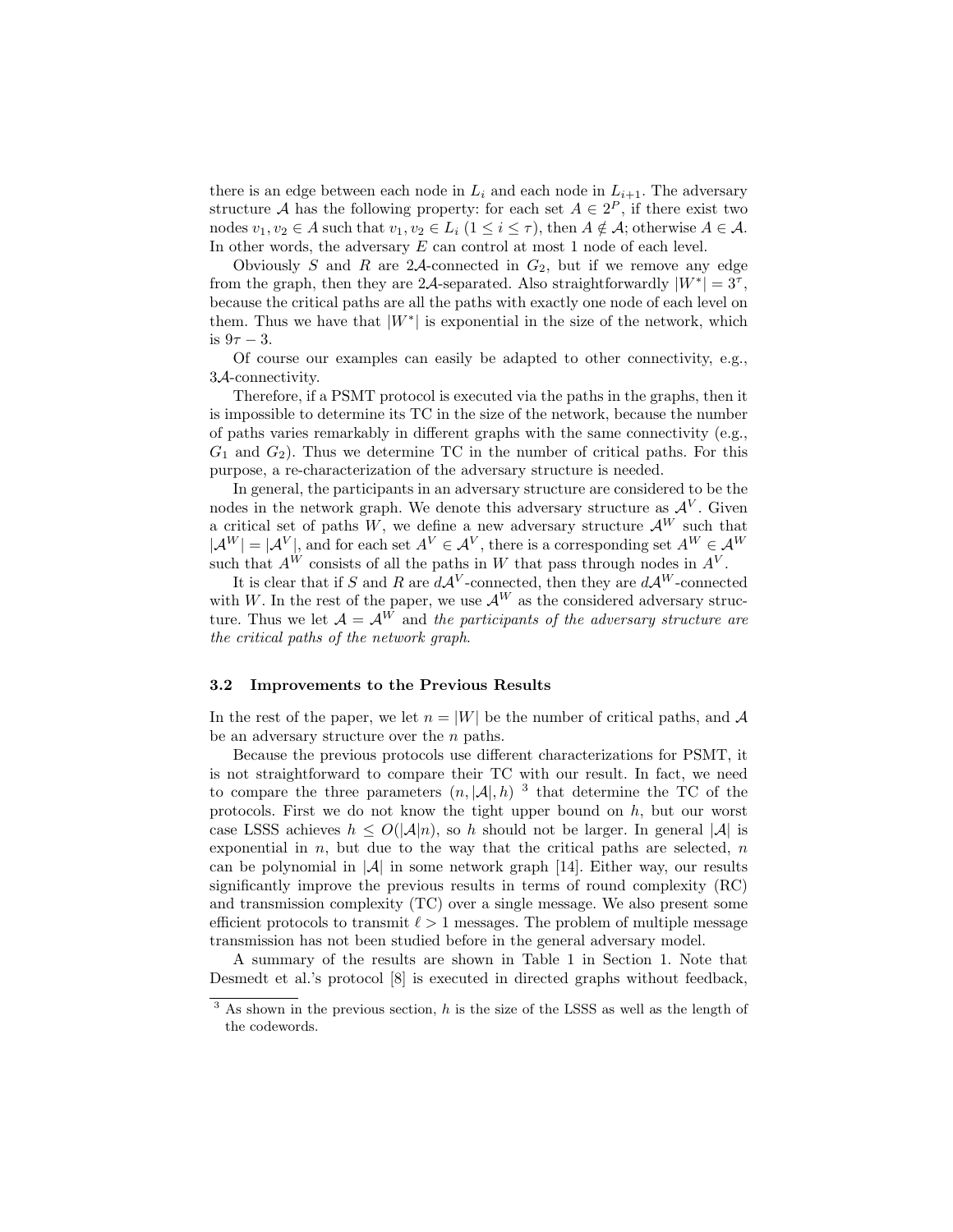which means that the receiver  $R$  cannot send messages to the sender  $S$ . Thus the protocols in this graph must be non-interactive and can only have 1-round. Their protocol is actually an alternative use of the worst case LSSS that we showed before. Thus the protocol can easily be reformed into a 1-round protocol with TC  $O(h)$ . The protocol by Yang and Desmedt [24] uses the settings in [19], which require both the RC and TC to be exponential in  $|\mathcal{A}|$ . As we discussed before, both h and n are at most polynomial in  $|\mathcal{A}|$ , so our improvements are obvious. We also remark that in the studies of the general adversary model, our results are the first to have constant RC in undirected and directed-2 graphs.

#### 3.3 Other Preliminaries

We assume that each message s is drawn from the message space  $\mathbb{M} \subseteq \mathbb{F}$  with respect to a certain probability distribution. Since two different type of graphs are considered, we have the following: in an undirected graph, we denote  $W =$  $\{w_1, \ldots, w_n\}$  as a critical set of undirected paths; in a directed graph, we denote  $W = \{w_1, \ldots, w_n\}$  as a critical set of the forward paths and  $Q = \{q_1, \ldots, q_u\}$  as a critical set of the feedback paths, where  $u = O(n)$ .

Given that  $S$  and  $R$  are 2.4-connected with  $W$ , if  $S$  sends the same message via all paths in W, then R is able to receive the message perfectly reliably [14]. In our protocols we say "S broadcasts a message via W" to indicate this kind of transmission. Thus the TC of the broadcast of 1 field element is  $O(n)$ .

Note that the linear code is constructed considering the critical paths as the participants. When S sends a codeword  $\mathbf{c} = (c_1, \ldots, c_h)$  in such a manner that for each  $1 \leq j \leq h$ , if  $\psi(j) = w_i$  for some  $1 \leq i \leq n$ , then S sends  $c_j$  via  $w_i$ , we say "S sends c via W with respect to  $\psi$ " to indicate this kind of transmission. Thus the TC of the transmission of 1 codeword is  $O(h)$ .

In our protocols, we omit some indices for the communication. For example, if S sends a pseudo-basis to R, then generally S should attach a index in the transmission to indicate exactly which codeword each vector in the pseudo-basis corresponds to. Indexing is very cheap in terms of TC. Thus in our protocols, we omit some indices to make the protocols easier to read.

# 4 PSMT in Undirected Graphs

In this section we show our PSMT protocols in undirected graphs. According to N&S-undirected, S and R must be 2A-connected in an undirected graph. We first give 3-round protocols in Section 4.1 for the transmissions of a single message and multiple messages, and then give 2-round protocols in Section 4.2. The protocols given in this section are along the lines of the results in [15].

#### 4.1 3-Round Undirected Protocols

We omit the 3-round protocols in this section due to lack of space, and also because they are relatively simple. However, the TC of our 3-round protocol over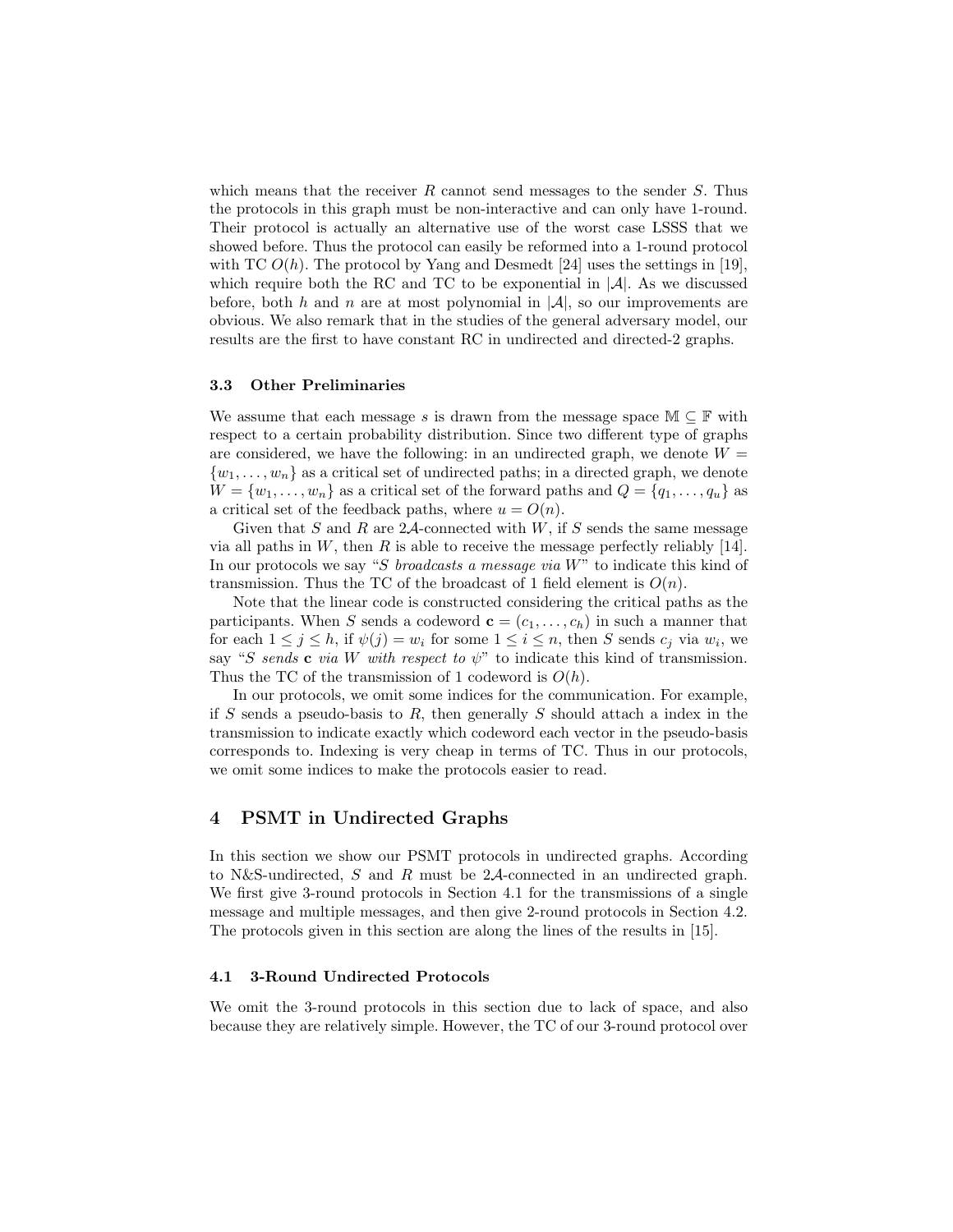a single message is  $O(hn^2)$ , and the TC of our 3-round protocol over multiple ( $\ell$ ) messages is  $O(h\ell)$  where  $\ell = wt^{\mathcal{A}}h$ . Thus the TC of both protocols are about optimal in the context of PSMT in the general adversary model. For the details of the 3-round undirected protocols, see the full version of this paper [1].

#### 4.2 2-Round Undirected Protocols

First we give a 2-round protocol to transmit a single message.

## 2-round undirected protocol for a single message  $s$

#### Round  $1 - R$  to  $S$ :

- 1. R chooses n random k-vectors  $\mathbf{r}_1, \ldots, \mathbf{r}_n \in \mathbb{F}^k$ , and for each  $1 \leq i \leq n$ , R encodes  $\mathbf{r}_i$  to get codeword  $\mathbf{c}_i = EC(\mathbf{r}_i) = (c_{i1}, \ldots, c_{ih}).$
- 2. For each  $1 \leq i \leq n$ , R sends vector  $\mathbf{r}_i$  via path  $w_i$ , and sends codeword  $c_i$  via W with respect to  $\psi$ .

#### Round  $2 - S$  to  $R$ :

- 1. S receives n k-vectors  $\mathbf{r}'_1, \ldots, \mathbf{r}'_n$  and n h-vectors  $\mathbf{x}_1, \ldots, \mathbf{x}_n$  from W. For each  $1 \leq i \leq n$ , let  $\mathbf{x}_i = (x_{i1}, \ldots, x_{ih}).$
- 2. For each  $1 \leq i \leq n$ , S encodes  $\mathbf{r}'_i$  to get codeword  $\mathbf{c}'_i = EC(\mathbf{r}'_i)$  $(c'_{i1}, \ldots, c'_{ih})$ . S then constructs a set  $D_i$  such that for each  $1 \leq j \leq h$ , iff  $x_{ij} \neq c_{ij}^{\prime\prime}$ , then  $(x_{ij}, j) \in D_i$ .
- 3. S finds a k-vector  $\mathbf{r}^S$  such that  $s = DC(\mathbf{r}^S)$ , and then encodes  $\mathbf{c}^S =$  $EC(\mathbf{r}^S) = (c_1^S, \ldots, c_h^S)$ . For each  $1 \leq j \leq h$ , if  $\psi(j) = w_i$ , then S computes  $z_j = c_j^S + c_{ij}^{\prime}$ . Finally S sets  $\mathbf{z} = (z_1, \ldots, z_h)$ .
- 4. S broadcasts **z** and  $D_1, \ldots, D_n$  via W.

#### Recovery Phase

- 1. R receives **z** and  $D_1, \ldots, D_n$  from W.
- 2. R sets  $F := \emptyset$ . For each  $1 \leq i \leq n$ , if there exists a pair  $(x_{ij}, j) \in D_i$ such that  $x_{ij} = c_{ij}$ , then R sets  $F := F \cup \{i\}.$
- 3. For each  $1 \leq j \leq h$ , if  $\psi(j) = w_i$ , then R computes  $c_j^R = z_j c_{ij}$ . R then decodes s' as the information of  $(c_1^R, \ldots, c_h^R)$  such that for any  $\psi(j) = w_i$ where  $i \in F$ , the entry  $c_j^R$  is not used for decoding. End.

Proof of perfect security. Omitted. See the full version of this paper [1].

**TC** of the protocol. Let  $TC(i)$  be the TC of Round i for  $1 \leq i \leq 3$ . In this protocol:

$$
TC(1) = hn + kn = O(hn)
$$
  

$$
TC(2) = O(n(h + 2hn)) = O(hn2)
$$

We have that the total TC is  $O(hn^2)$  field elements.

Next, before we show our 2-round PSMT protocol that transmits multiple messages, we employ a well-known technique in this context: the **randomness** extractor [22, 2, 15]. Suppose that the adversary has no knowledge on  $\ell$  out of m random elements  $r_1, \ldots, r_m \in \mathbb{F}$ . Let  $f(x)$  be a polynomial of degree  $deg\ f(x) \leq$  $m-1$  such that  $f(i) = r_i$  for each  $1 \leq i \leq m$ , then the adversary has no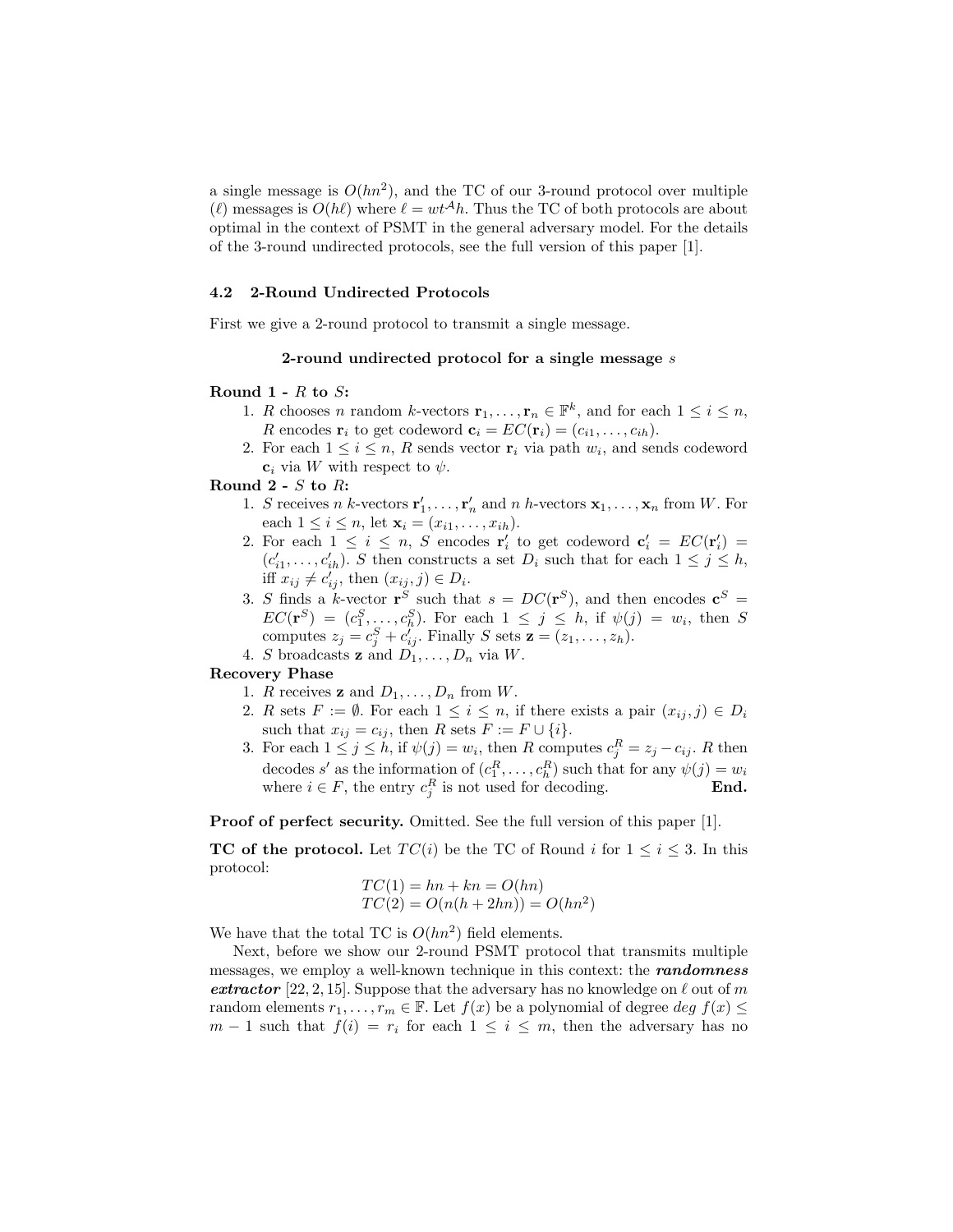knowledge on  $z_j = f(m + j)$  for each  $1 \leq j \leq \ell$ . We denote a function RE :  $\mathbb{F}^m \to \mathbb{F}^{\ell}$  as a randomness extractor such that  $RE(r_1, \ldots, r_m) = (z_1, \ldots, z_{\ell}).$ This function will be used in the following 2-round PSMT protocol.

2-round undirected protocol for  $\ell = wt^{\mathcal{A}}(n - sz^{\mathcal{A}} - 1)$  messages  $s_1, \ldots, s_\ell$ 

### Round  $1 - R$  to  $S$ :

- 1. R chooses  $wt^{\mathcal{A}}n$  random k-vectors  $\mathbf{r}_1, \ldots, \mathbf{r}_{wt^{\mathcal{A}}n} \in \mathbb{F}^k$ , and for each  $1 \leq$  $i \leq wt^{\mathcal{A}}n$ , S encodes  $\mathbf{r}_i$  to get codeword  $\mathbf{c}_i = EC(\mathbf{r}_i) = (c_{i1}, \ldots, c_{ih}).$
- 2. For each  $1 \leq i \leq n$ , R sends vectors  $\mathbf{r}_{i+0 \cdot wt^{\mathcal{A}}}, \mathbf{r}_{i+1 \cdot wt^{\mathcal{A}}}, \ldots, \mathbf{r}_{i+(wt^{\mathcal{A}}-1)wt^{\mathcal{A}}}$ via path  $w_i$ . R also sends codewords  $c_1, \ldots, c_{wt}$ <sub>An</sub> via W with respect to  $\psi$ .

## Round  $2 - S$  to  $R$ :

- 1. S receives  $wt^{\mathcal{A}}$  k-vectors  $\mathbf{r}'_{i+0 \cdot wt^{\mathcal{A}}}, \mathbf{r}'_{i+1 \cdot wt^{\mathcal{A}}}, \ldots, \mathbf{r}'_{i+(wt^{\mathcal{A}}-1)wt^{\mathcal{A}}}$  on each path  $w_i$  (1  $\leq i \leq n$ ), and also receives  $wt^{\mathcal{A}}n$  h-vectors  $\mathbf{x}_1, \ldots, \mathbf{x}_{wt^{\mathcal{A}}n}$ from W. For each  $1 \leq i \leq wt^{\mathcal{A}} n$ , let  $\mathbf{x}_i = (x_{i1}, \ldots, x_{ih}).$
- 2. For each  $1 \leq i \leq wt^{\mathcal{A}} n$ , S uses the pseudo-basis construction scheme to construct a pseudo-basis B from  $x_1, \ldots, x_{wt}$ , Let b be the pseudodimension of B, then  $b \leq wt^{\mathcal{A}}$ .
- 3. For each  $1 \leq i \leq wt^{\mathcal{A}}n$ , S encodes  $\mathbf{r}'_i$  to get codeword  $\mathbf{c}'_i = EC(\mathbf{r}'_i)$  $(c'_{i1}, \ldots, c'_{ih})$ . S then constructs a set  $D_i$  such that for each  $1 \leq j \leq h$ , iff  $x_{ij} \neq c'_{ij}$ , then  $(c'_{ij}, j) \in D_i$ .
- 4. For each  $1 \leq i \leq wt^{\mathcal{A}} n$ , S decodes  $r'_i = DC(\mathbf{r}'_i)$ . S then constructs a set T such that iff  $|D_i| \le wt^{\mathcal{A}},$  then  $r'_i \in T$ . S uses the randomness extractor to get  $(z_1, \ldots, z_\ell) = RE(T)$ , and for each  $1 \leq i \leq \ell$ , S computes  $\sigma_i = s_i + z_i$ .
- 5. S broadcasts the pseudo-basis B and  $\sigma_1, \ldots, \sigma_\ell$ . For each  $1 \leq i \leq wt^{\mathcal{A}}n$ , if  $|D_i| > wt^{\mathcal{A}}$ , then S broadcasts "ignore i"; else, then S broadcasts  $D_i$ .

## Recovery Phase

- 1. R finds the final error locator F from B.
- 2. For each  $D_i$  that R receives on W, R constructs an h-vector  $\mathbf{c}''_i$  =  $(c''_{i1}, \ldots, c''_{ih})$  such that for each  $1 \leq j \leq h$ , if  $(c'_{ij}, j) \in D_i$ , then  $c''_{ij} = c'_{ij}$ ; else, then  $c''_{ij} = c_{ij}$ . R then decodes the information  $r''_i$  of  $\mathbf{c}''_i$  such that for any  $j \in F$ ,  $c''_{ij}$  is not used for decoding. R puts  $r''_i$  in a set T'.
- 3. R uses the randomness extractor to get  $(z'_1, \ldots, z'_\ell) = RE(T')$ , and for each  $1 \leq i \leq \ell$ , R computes  $s_i' = \sigma_i - z_i'$ . End.

Proof of perfect security. Omitted. See the full version of this paper [1].

TC of the protocol. In this protocol:

$$
TC(1) = (k + h)wt^{A}n = O(h\ell)
$$
  
 
$$
TC(2) = O(n(wt^{A}h + \ell + wt^{A}n \cdot 2h)) = O(h^{2}n^{2}) = O(hn\ell)
$$

We have that the total TC is  $O(hn\ell)$  field elements.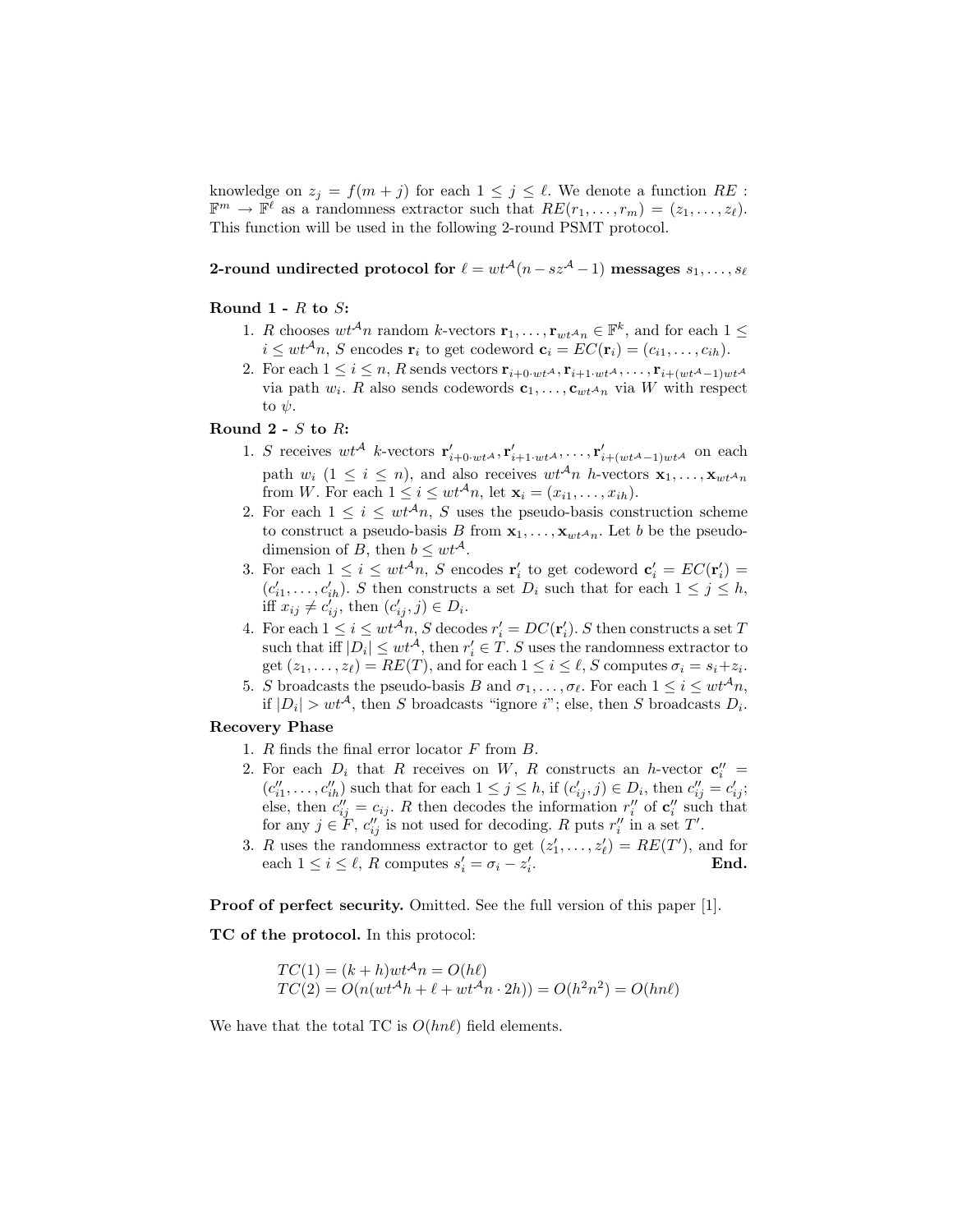## 5 PSMT in Directed Graphs

In this section we show our PSMT protocols in directed graphs. We let  $W =$  $\{w_1, \ldots, w_n\}$  be the critical set of forward paths and  $Q = \{q_1, \ldots, q_u\}$  be the critical set of feedback paths.

In a directed graph without feedback  $(Q = \emptyset)$ , S only needs to send a codeword c, of which the information is the message s, to R via W with respect to  $\psi$ . Due to N&S-directed-1,  $S$  and  $R$  are 3A-connected,  $R$  can decode the information of c by correcting errors. Thus the protocol is perfectly secure and the TC is  $O(h)$ . We remark that Desmedt et al.'s protocol [8] is actually an alternative use of the worst case LSSS.

Next we consider a directed graph with feedback  $(Q \neq \emptyset)$ . We give our 3-round protocols under the condition of N&S-directed-2 in Section 5.1. In Section 5.2, we show that N&S-directed-2 is not sufficient for 2-round PSMT protocols, and hence we give a new N&S condition and propose our protocols under this condition. The protocols given in this section are along the lines of the results in [18, 17].

#### 5.1 3-Round Directed Protocols

Before we show our 3-round protocols, we notice that the adversary structure  ${\mathcal A}$ is over all paths in  $W \cup Q$ . However, in our 3-round protocols, we do not need to assign shares (or entries) to the paths in  $Q$ . Thus we denote an adversary structure A' over the paths in W only, i.e., for any set  $A \in \mathcal{A}$ , there is a corresponding set  $A' \in \mathcal{A}'$  such that  $A' = A \cap W$ . Thus S and R are 2 $\mathcal{A}'$ -connected with the paths in  $W$ . Note that in this section, the linear codes in our protocols are constructed with respect to  $\mathcal{A}'$ .

### 3-round directed protocol for a single message  $s$

#### Round  $1 - S$  to  $R$ :

- 1. S chooses  $wt^{\mathcal{A}}(u+1)+1$  random k-vectors  $\mathbf{r}_1,\ldots,\mathbf{r}_{wt^{\mathcal{A}}(u+1)+1} \in \mathbb{F}^k$ , and for each  $1 \leq i \leq wt^{\mathcal{A}}(u+1)+1$ , S encodes  $\mathbf{r}_i$  to get codeword  $$
- 2. For each  $1 \leq i \leq wt^{\mathcal{A}}(u+1)+1$ , S sends  $c_i$  via W with respect to  $\psi$ . Round  $2 - R$  to  $S$ :
	- 1. R receives  $wt^{\mathcal{A}}(u+1)+1$  h-vectors  $\mathbf{x}_1,\ldots,\mathbf{x}_{wt^{\mathcal{A}}(u+1)+1}$  from W. R uses the pseudo-basis construction scheme (see Section 2.3) to construct a pseudo-basis B from  $\mathbf{x}_1, \ldots, \mathbf{x}_{wt^{\mathcal{A}}(u+1)+1}$ , and then broadcasts B via all paths  $q_1, \ldots, q_u \in Q$ .

## Round  $3 - S$  to  $R$ :

- 1. For each  $1 \le v \le u$ , let  $B_v$  be the pseudo-basis that S receives on path  $q_v$ , and let  $b_v$  be the pseudo-dimension of  $B_v$ .
- 2. For each  $1 \le v \le u$ , if  $b_v > wt^{\mathcal{A}}$ , then S broadcasts "ignore v" via W; else then S finds the final error locator  $F_v$  from  $B_v$ . If  $|F_v| > wt^{\mathcal{A}}$ , then S broadcasts "ignore v" via W; else then S broadcasts  $B_v$  and  $F_v$  via W.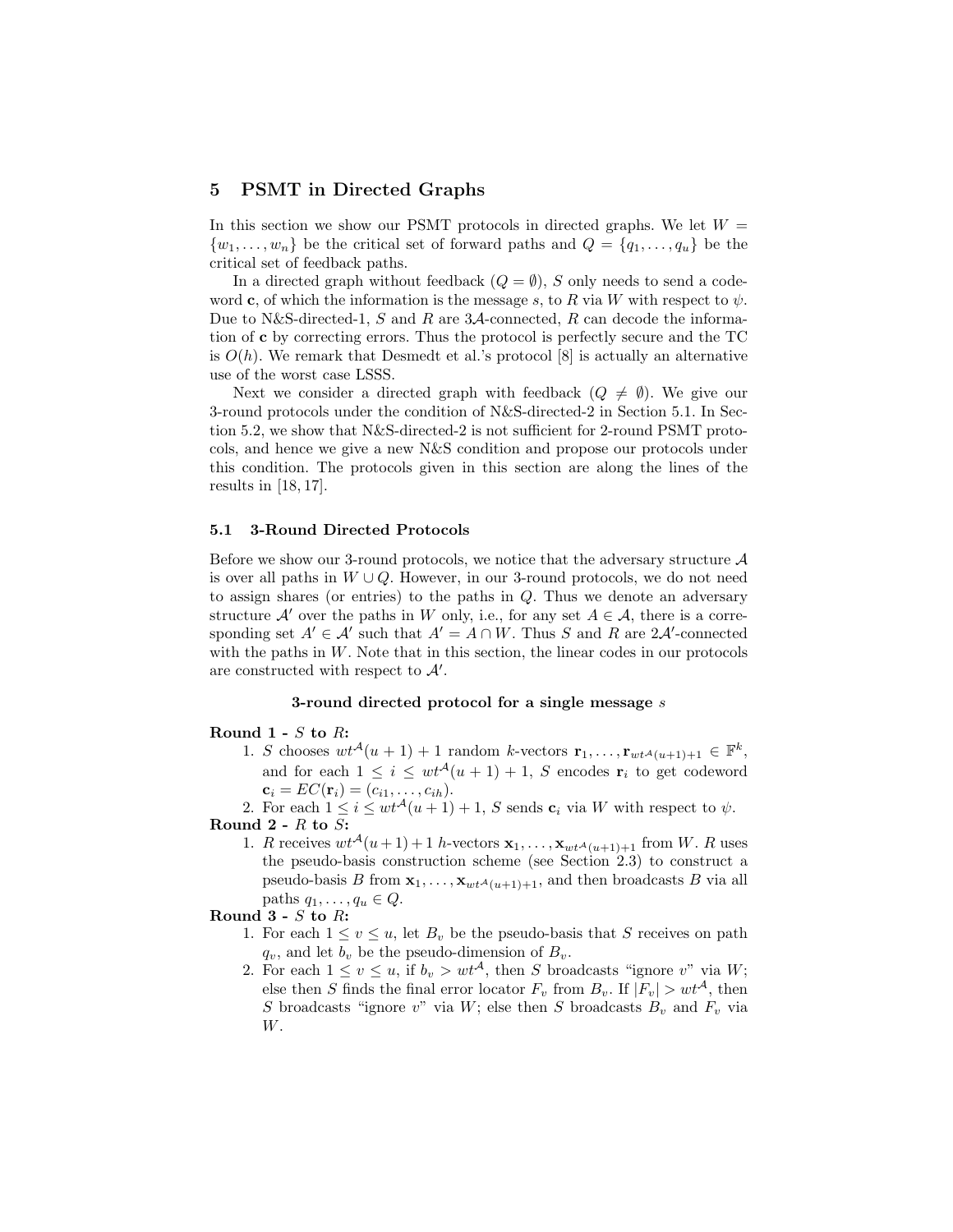3. S sets  $U := \emptyset$  and  $T := \emptyset$ . For each  $1 \le v \le u$  such that  $b_v \le wt^{\mathcal{A}}, S$  adds all the actual codewords  $(c_i)$  that correspond to the h-vectors in  $B_v$  to U. Thus at last,  $|U| \leq wt^{\mathcal{A}}u$ . For each  $\mathbf{r}_i$  such that  $EC(\mathbf{r}_i) = \mathbf{c}_i \notin U$ , if  $i \notin T$  and  $|T| < wt^{\mathcal{A}} + 1$ , then S sets  $T := T \cup \{i\}$ . Thus at last,  $|T| = wt^{\mathcal{A}} + 1$ . For each  $i \in T$ , S decodes  $r_i = DC(\mathbf{r}_i)$ . S computes  $\sigma = s + \sum_{i \in T} r_i$ , and broadcasts  $\sigma$  and T via W.

## Recovery Phase

Let  $v := 1$ , while  $v \leq u$ :

- 1. if R receives "ignore v" from W, then R sets  $v := v + 1$ ;
- 2. else if R receives  $B_v$  and  $F_v$  from W, then
	- (a) if  $B_v \neq B$ , then R sets  $v := v + 1$ ;
	- (b) else, then with  $F_v$ ,  $\sigma$  and T, R uses the decoding scheme from pseudo-basis (see Section 2.3) to get the information  $r_i$  of  $c_i$  for each  $i \in T$ . R then recovers  $s = \sigma - \sum_{i \in T} r_i$ , and terminates the protocol.

If  $v > u$ , then R knows that S did not receive the correct pseudo-basis B, so all paths  $q_1, \ldots, q_u \in Q$  are corrupted. For each  $i \in T$ , R finds a set  $A \in \mathcal{A}$  such that  $Q \subseteq A$ , and if A's entries in  $\mathbf{x}_i$  are removed, all the remaining entries are a part of a codeword  $\mathbf{c}'_i \in C$ , then R decodes  $r'_i$  as the information of  $\mathbf{c}'_i$ . R recovers  $s' = \sigma - \sum_{i \in T} r'_i$ . End.

Proof of perfect security. Omitted. See the full version of this paper [1].

TC of the protocol. In this protocol:

$$
TC(1) = h(wtA(u + 1) + 1) = O(h2n)
$$
  
\n
$$
TC(2) = O(u(wtAh)) = O(h2n)
$$
  
\n
$$
TC(3) = O(n(wtAhu + wtAu + 1 + wtA + 1)) = O(h2n2)
$$

We have that the total TC is  $O(h^2n^2)$  field elements.

Our 3-round protocol that transmits multiple messages is a generalization of the above protocol for a single message transmission. Thus we only show their differences as follows.

3-round directed protocol for  $\ell = wt^{\mathcal{A}}u$  message  $s_1, \ldots, s_\ell$ 

**Round 1 -** S to R: S does the same only for  $wt^{\mathcal{A}}(u+1)+\ell$  random k-vectors. **Round 2 - R to S:** R does the same.

**Round 3 -**  $S$  to  $R$ :  $S$  does the same until step 3.

- 3. S sets  $U := \emptyset$ . For each  $1 \le v \le u$  such that  $b_v \le wt^{\mathcal{A}}$ , S adds all the actual codewords  $(c_i)$  that correspond to the h-vectors in  $B_v$  to U. Thus at last,  $|U| \leq wt^{\mathcal{A}}u$ .
- 4. S sets  $T_1, \ldots, T_\ell := \emptyset$ . For each  $\mathbf{r}_i$  such that  $EC(\mathbf{r}_i) = \mathbf{c}_i \notin U$ , for each  $1 \leq j \leq \ell$ , if  $i \notin T_j$  and  $|T_j| < wt^{\mathcal{A}}$ , then S sets  $T_j := T_j \cup \{i\}$ . Thus at last, all  $T_1, \ldots, T_\ell$  are the same and  $|T_j| = wt^{\mathcal{A}}$ . There are at least  $\ell$ vectors  $\mathbf{r}_i$  such that  $EC(\mathbf{r}_i) = \mathbf{c}_i \notin U$  and  $i \notin T_j$ <sup>4</sup>. Let  $\mathbf{r}_{i_1}, \ldots, \mathbf{r}_{i_\ell}$  be

<sup>&</sup>lt;sup>4</sup> This is because  $|U| \leq wt^{\mathcal{A}}u$ ,  $|T_j| = wt^{\mathcal{A}}$  and the total number of vectors  $\mathbf{r}_i$  is  $wt^{\mathcal{A}}(u+1) + \ell.$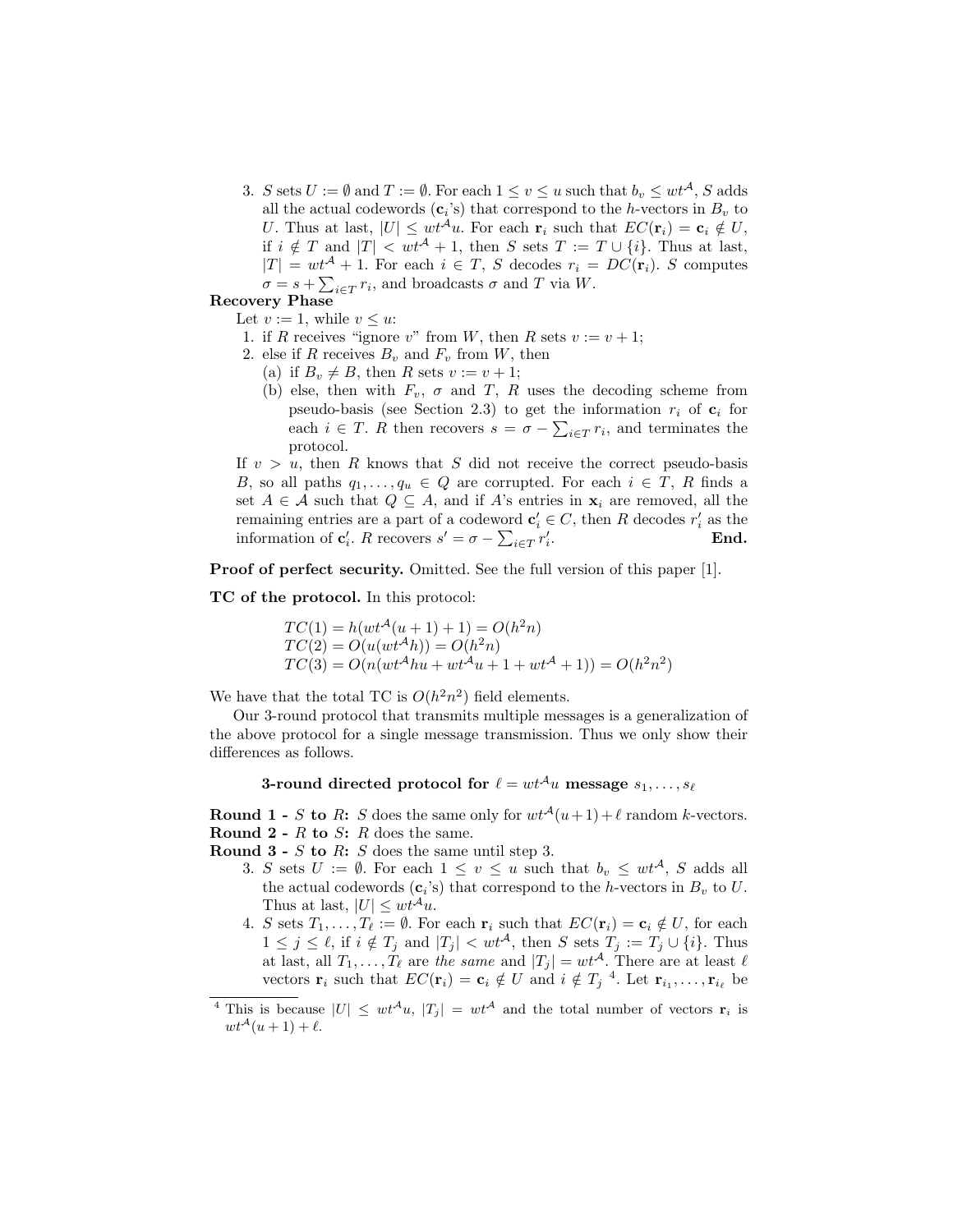$\ell$  such vectors, then for each  $1 \leq j \leq \ell$ , S sets  $T_j := T_j \cup \{i_j\}$ . Thus  $|T_j| = wt^{\mathcal{A}} + 1$ , and all  $T_1, \ldots, T_\ell$  are different. For each  $1 \leq j \leq \ell$ and  $i \in T_j$ , S decodes  $r_i = DC(\mathbf{r}_i)$ , computes  $\sigma_j = s_j + \sum_{i \in T_j} r_i$ , and broadcasts  $\sigma_j$  and  $T_j$  via W.

**Recovery Phase** For each  $1 \leq j \leq \ell$ , R does the same to recover  $s_j$ . End.

Proof of perfect security. Omitted. See the full version of this paper [1].

TC of the protocol. In this protocol:

$$
TC(1) = h(wtA(u + 1) + wtAu) = O(h\ell)
$$
  
\n
$$
TC(2) = O(u(wtAh)) = O(h\ell)
$$
  
\n
$$
TC(3) = O(n(wtAhu + wtAu + wtAu(1 + wtA + 1))) = O(hn\ell)
$$

We have that the total TC is  $O(hn\ell)$  field elements.

#### 5.2 2-Round Directed Protocols

In [18], Patra et al. showed that in the threshold model, the minimal connectivity for PSMT in directed graph is not sufficient for a 2-round protocol. Here we do the similar. That is, we prove that in the general adversary model, N&S-directed-2 is not sufficient for a 2-round protocol. Note that the general assumption is that the feedback channels are not reliable (i.e., not 2A-connected).

**Theorem 3** Given a directed graph  $G(V, E)$  and an adversary structure A, 2round PSMT is possible if and only if S and R are 2A-connected with the forward paths and 3A-connected in G.

Proof. First we prove the necessity of the condition. 2A-connectivity with the forward paths is obviously necessary. Now assume that  $S$  and  $R$  are  $3\mathcal{A}$ -separated in G and there is a 2-round PSMT protocol  $\Pi$ . Let  $view^S$  and  $view^R$  be the views of S and R respectively. In Round 1 of  $\Pi$ , view<sup>S</sup> and view<sup>R</sup> can be different if the adversary corrupts some feedback paths. Since the feedback paths are not reliable, S cannot detect the differences. Thus after Round 2, because  $\Pi$ is perfectly private, with respect to  $A$ , we regard view<sup>S</sup> as a codeword whose information is the message. Thus  $view^R$  is  $view^S$  plus an error vector caused by a set  $A \in \mathcal{A}$ . Since S and R are 3A-separated, R cannot correct the errors and decode the message. Thus  $\Pi$  is not perfectly reliable. We have a contradiction.

Next we show a 2-round PSMT protocol under this condition. We let  $\mathcal{A}' =$  $\mathcal{A} \cup \{Q\}$  (if  $Q \in \mathcal{A}$ , then  $\mathcal{A}' = \mathcal{A}$ ). Since S and R are 2A-connected with the forward paths, they are  $3\mathcal{A}'$ -connected in G. The linear code in this protocol is constructed with respect to  $\mathcal{A}'$ .

#### 2-round directed protocol for a single message s

**Round 1 - R to S:** R chooses a random k-vector **r**, and encodes it to get the codeword  $\mathbf{c} = EC(\mathbf{r}) = (c_1, \ldots, c_h)$ . Suppose that  $c_1, \ldots, c_t$  are the entries in c such that  $\psi(c_1, \ldots, c_t) = Q$ , the linear code allows all these entries to be independent<sup>5</sup>. R then sends the entries  $c_1, \ldots, c_t$  via Q with respect to  $\psi$ .

<sup>5</sup> This is possible. See the full version of this paper [1] for more details.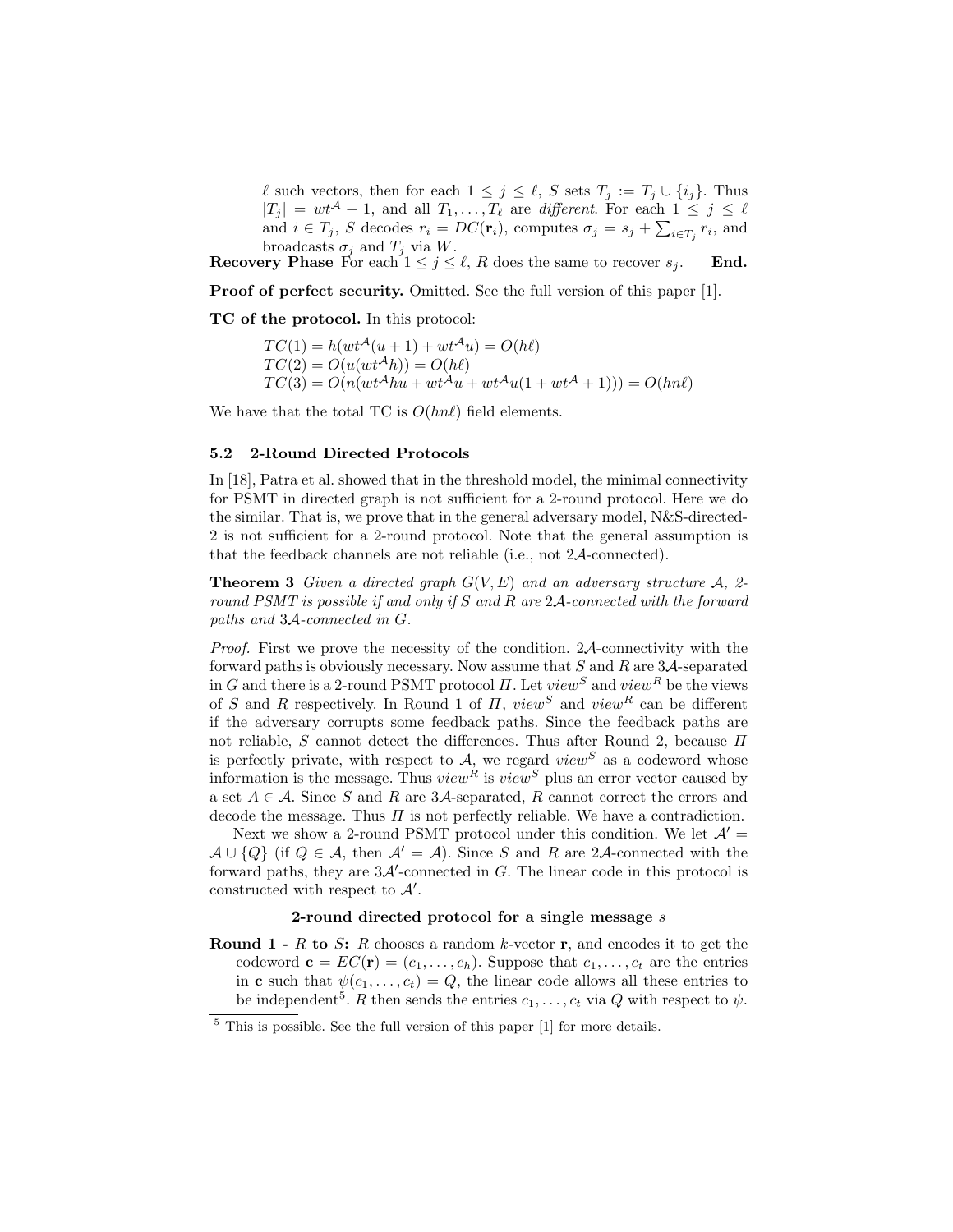- **Round 2** S to R: Upon the entries  $c'_1, \ldots, c'_t$  that S receives on Q, S constructs a k-vector **r'** such that  $c'_1, \ldots, c'_t$  are in the codeword  $\mathbf{c}' = EC(\mathbf{r}') =$  $(c'_1, \ldots, c'_h)$ . S decodes  $r' = DC(\mathbf{r}')$ . S then sends  $c'_{t+1}, \ldots, c'_h$  via W with respect to  $\psi$  and broadcasts  $\sigma = s + r'$ .
- **Recovery Phase** R receives  $c''_{t+1}, \ldots, c''_h$  and  $\sigma$  on W. R constructs an h-vector  $\mathbf{x} = (c_1, \ldots, c_t, c''_{t+1}, \ldots, c''_h)$ . Thus  $\mathbf{x} = \mathbf{c}' + \mathbf{e}$  where  $\mathbf{e}$  is an error vector caused by a set  $A \in \mathcal{A}'$ . Due to the 3 $\mathcal{A}'$ -connectivity, R can decode the information r' of **c**' from **x** and recover  $s = \sigma - r'$ . End.

Proof of perfect security is omitted. See the full version of this paper [1]. Clearly the TC of this protocol is  $O(h)$ , and the protocol can transmit  $\ell$ messages with a TC of  $O(h\ell)$ .

# 6 Conclusion and Open Problems

In this paper, we regarded general access structures as a special linear code and exploited its properties to design PSMT protocols in the general adversary model. The construction of our protocols is based on the idea of defining adversary structure over critical paths. We are the first to study interactive PSMT with a constant round complexity. Moreover, the transmission complexity of our protocols is similar to the best protocols that use non-constant rounds, which is quite unexpected. Also our study on PSMT over multiple messages is new in this context.

Evidently, there are still many unknown properties of the linear codes we proposed. The most obvious one is the tight upper bound on  $h$ , which is open for decades. Another interesting problem is whether in the presence of non zero invalid error-vectors, it is possible to have a pseudo-dimension that is smaller than  $O(h)$ .

The TC of our 2-round undirected and 3-round directed protocols for multiple message transmission is  $O(hn\ell)$ . In [22, 2, 15], the authors used a technique called *generalized broadcast* to reduce the TC by  $O(n)$ . We wonder if generalized broadcast can further reduce the TC of our protocols to  $O(h\ell)$ .

Acknowledgment. We would like to thank the anonymous referees for their helpful comments on the earlier version of the paper.

## References

- 1. The full version of this paper will be available on the authors' web pages.
- 2. S. Agarwal, R. Cramer, and R. de Hann. Asymptotically optimal two-round perfectly secure message transmission. In Proc. CRYPTO '06, volume 4117 of LNCS, pages 394–408, 2006.
- 3. J. Benaloh and J. Leichter. Generalized secret sharing and monotone functions. In Proc. CRYPTO '88, volume 403 of LNCS, pages 27–35, 1988.
- 4. C. Blundo, A. De Santis, R. De Simone, and U. Vaccaro. Tight bounds on the information rate of secret sharing schemes. Des. Codes Cryptography, 11(2):107– 122, 1997.